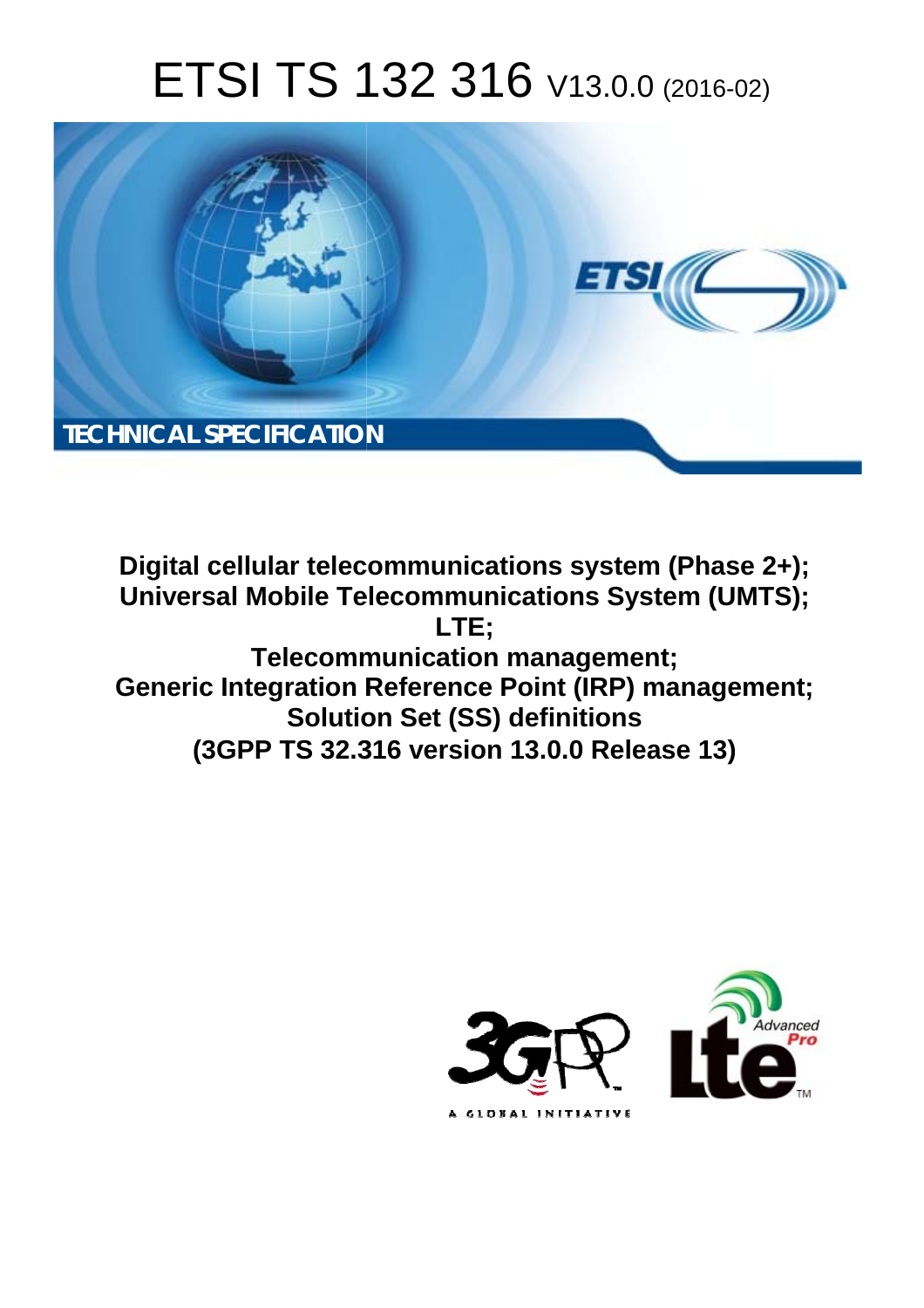Reference RTS/TSGS-0532316vd00

> Keywords GSM,LTE,UMTS

#### *ETSI*

#### 650 Route des Lucioles F-06921 Sophia Antipolis Cedex - FRANCE

Tel.: +33 4 92 94 42 00 Fax: +33 4 93 65 47 16

Siret N° 348 623 562 00017 - NAF 742 C Association à but non lucratif enregistrée à la Sous-Préfecture de Grasse (06) N° 7803/88

#### *Important notice*

The present document can be downloaded from: <http://www.etsi.org/standards-search>

The present document may be made available in electronic versions and/or in print. The content of any electronic and/or print versions of the present document shall not be modified without the prior written authorization of ETSI. In case of any existing or perceived difference in contents between such versions and/or in print, the only prevailing document is the print of the Portable Document Format (PDF) version kept on a specific network drive within ETSI Secretariat.

Users of the present document should be aware that the document may be subject to revision or change of status. Information on the current status of this and other ETSI documents is available at <http://portal.etsi.org/tb/status/status.asp>

If you find errors in the present document, please send your comment to one of the following services: <https://portal.etsi.org/People/CommiteeSupportStaff.aspx>

#### *Copyright Notification*

No part may be reproduced or utilized in any form or by any means, electronic or mechanical, including photocopying and microfilm except as authorized by written permission of ETSI.

The content of the PDF version shall not be modified without the written authorization of ETSI. The copyright and the foregoing restriction extend to reproduction in all media.

> © European Telecommunications Standards Institute 2016. All rights reserved.

**DECT**TM, **PLUGTESTS**TM, **UMTS**TM and the ETSI logo are Trade Marks of ETSI registered for the benefit of its Members. **3GPP**TM and **LTE**™ are Trade Marks of ETSI registered for the benefit of its Members and of the 3GPP Organizational Partners.

**GSM**® and the GSM logo are Trade Marks registered and owned by the GSM Association.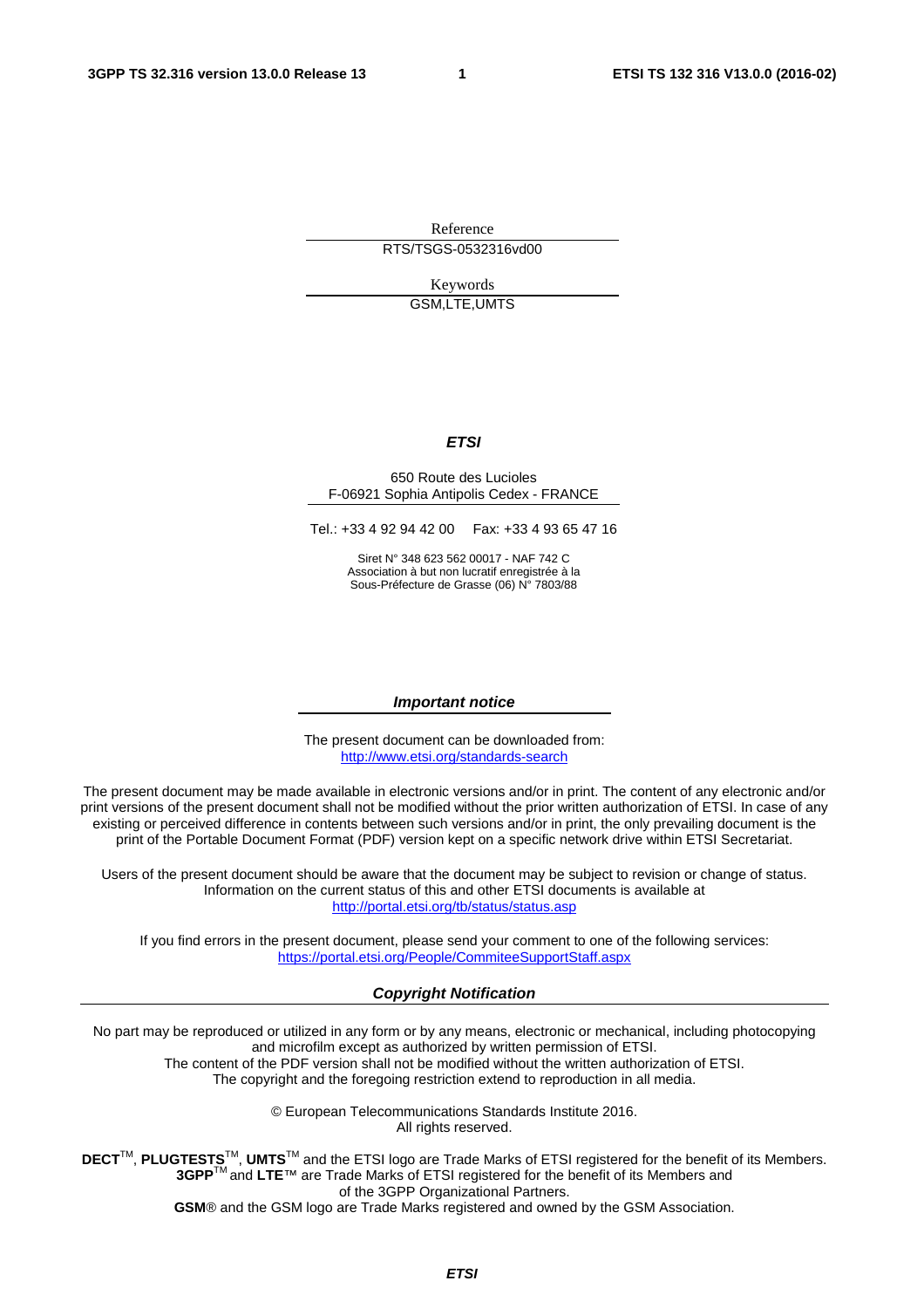### Intellectual Property Rights

IPRs essential or potentially essential to the present document may have been declared to ETSI. The information pertaining to these essential IPRs, if any, is publicly available for **ETSI members and non-members**, and can be found in ETSI SR 000 314: *"Intellectual Property Rights (IPRs); Essential, or potentially Essential, IPRs notified to ETSI in respect of ETSI standards"*, which is available from the ETSI Secretariat. Latest updates are available on the ETSI Web server [\(https://ipr.etsi.org/\)](https://ipr.etsi.org/).

Pursuant to the ETSI IPR Policy, no investigation, including IPR searches, has been carried out by ETSI. No guarantee can be given as to the existence of other IPRs not referenced in ETSI SR 000 314 (or the updates on the ETSI Web server) which are, or may be, or may become, essential to the present document.

### Foreword

This Technical Specification (TS) has been produced by ETSI 3rd Generation Partnership Project (3GPP).

The present document may refer to technical specifications or reports using their 3GPP identities, UMTS identities or GSM identities. These should be interpreted as being references to the corresponding ETSI deliverables.

The cross reference between GSM, UMTS, 3GPP and ETSI identities can be found under [http://webapp.etsi.org/key/queryform.asp.](http://webapp.etsi.org/key/queryform.asp)

### Modal verbs terminology

In the present document "**shall**", "**shall not**", "**should**", "**should not**", "**may**", "**need not**", "**will**", "**will not**", "**can**" and "**cannot**" are to be interpreted as described in clause 3.2 of the [ETSI Drafting Rules](http://portal.etsi.org/Help/editHelp!/Howtostart/ETSIDraftingRules.aspx) (Verbal forms for the expression of provisions).

"**must**" and "**must not**" are **NOT** allowed in ETSI deliverables except when used in direct citation.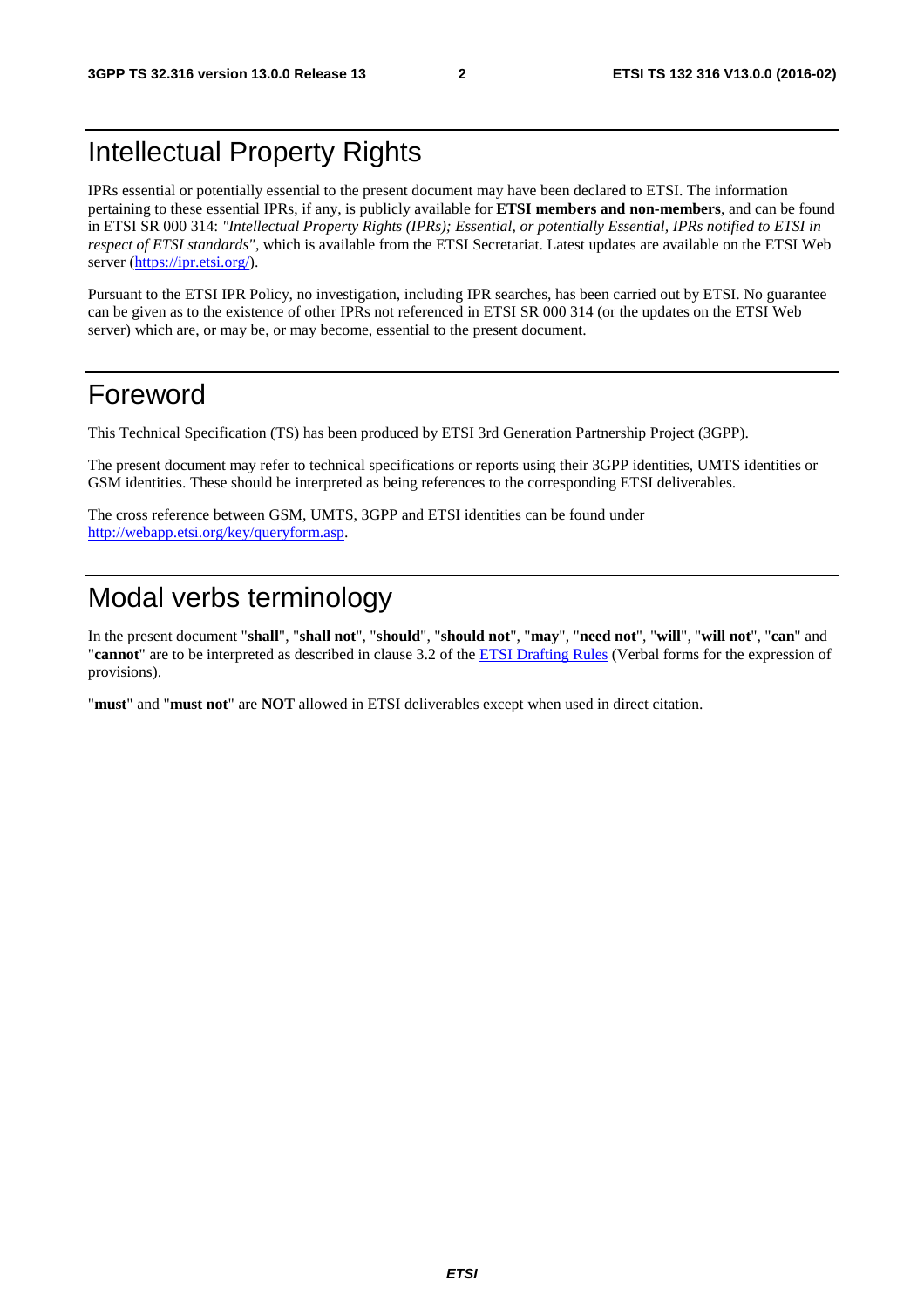$\mathbf{3}$ 

# Contents

| 1                      |                               |  |
|------------------------|-------------------------------|--|
| 2                      |                               |  |
|                        |                               |  |
| 3<br>3.1               |                               |  |
| 3.2                    |                               |  |
| $\overline{4}$         |                               |  |
|                        | <b>Annex A (normative):</b>   |  |
| A.1                    |                               |  |
| A.1.1<br>A.1.2         |                               |  |
|                        |                               |  |
| A.2<br>A.2.1           |                               |  |
| A.2.2                  |                               |  |
| A.3                    |                               |  |
| A.3.1                  |                               |  |
| A.3.2                  |                               |  |
| A.3.3                  |                               |  |
|                        | <b>Annex B</b> (normative):   |  |
| B.1                    |                               |  |
| B.1.1                  |                               |  |
| B.2                    |                               |  |
| B.2.1                  |                               |  |
| B.2.2                  |                               |  |
| B.2.2.1<br>B.2.2.1.1   |                               |  |
| B.2.2.1.2              |                               |  |
| B.2.2.1.3              |                               |  |
| <b>B.2.2.2</b>         |                               |  |
| <b>B.2.2.2.1</b>       |                               |  |
| <b>B.2.2.2.2</b>       |                               |  |
| B.2.2.2.3              |                               |  |
| <b>B.2.2.3</b>         |                               |  |
| <b>B.2.2.3.1</b>       |                               |  |
| B.2.2.3.2<br>B.2.2.3.3 |                               |  |
|                        |                               |  |
| B.3                    |                               |  |
| <b>B.3.1</b>           |                               |  |
| <b>B.3.2</b>           |                               |  |
| <b>B.3.3</b>           |                               |  |
|                        | <b>Annex C</b> (informative): |  |
|                        |                               |  |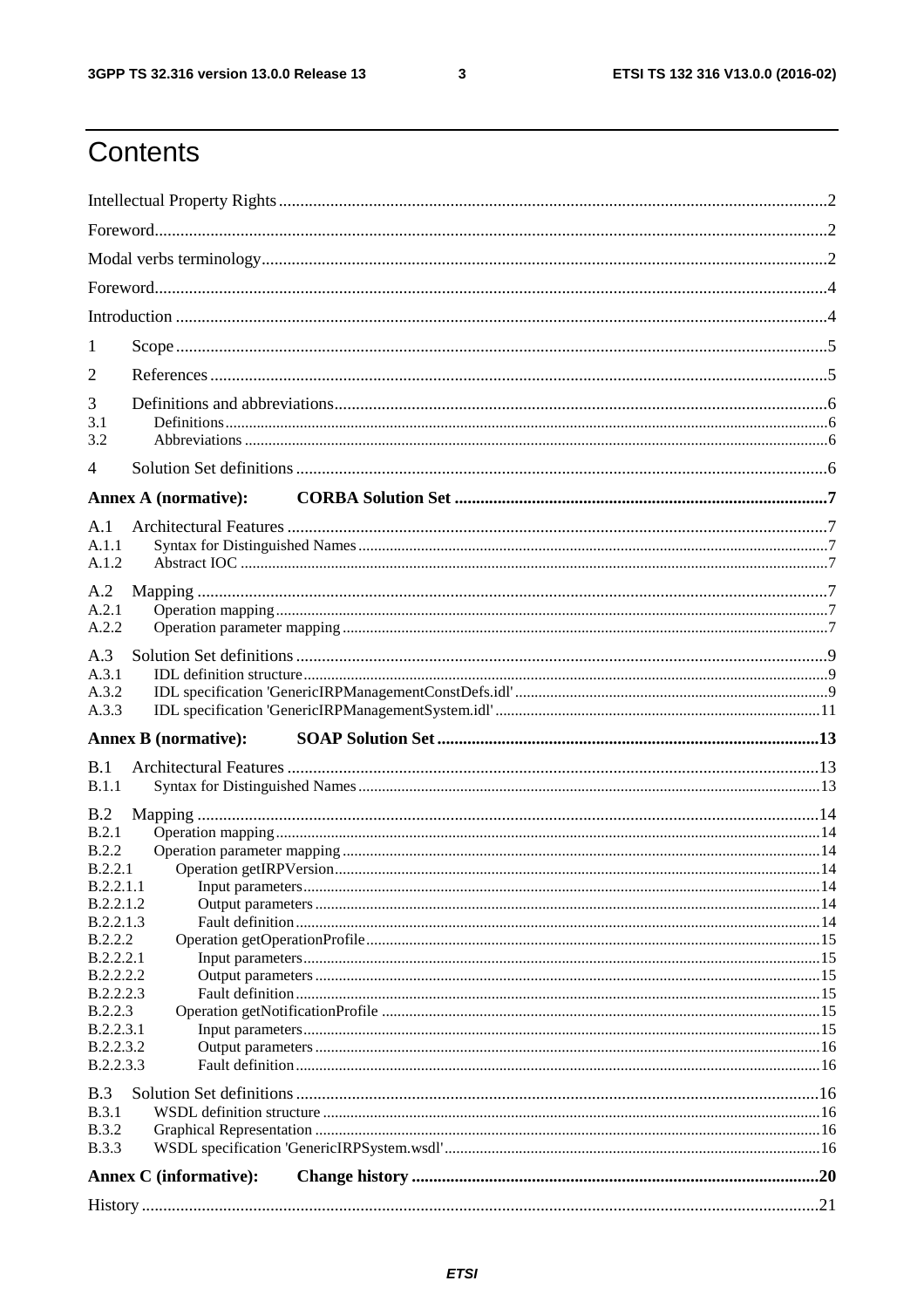### Foreword

This Technical Specification has been produced by the 3<sup>rd</sup> Generation Partnership Project (3GPP).

The contents of the present document are subject to continuing work within the TSG and may change following formal TSG approval. Should the TSG modify the contents of the present document, it will be re-released by the TSG with an identifying change of release date and an increase in version number as follows:

Version x.y.z

where:

- x the first digit:
	- 1 presented to TSG for information;
	- 2 presented to TSG for approval;
	- 3 or greater indicates TSG approved document under change control.
- y the second digit is incremented for all changes of substance, i.e. technical enhancements, corrections, updates, etc.
- z the third digit is incremented when editorial only changes have been incorporated in the document.

### Introduction

The present document is part of a TS-family covering the 3<sup>rd</sup> Generation Partnership Project; Technical Specification Group Services and System Aspects; Telecommunication management; as identified below:

32.311: Generic Integration Reference Point (IRP) management; Requirements 32.312: Generic Integration Reference Point (IRP) management; Information Service (IS)

**32.316: Generic Integration Reference Point (IRP) management; Solution Set (SS) definitions**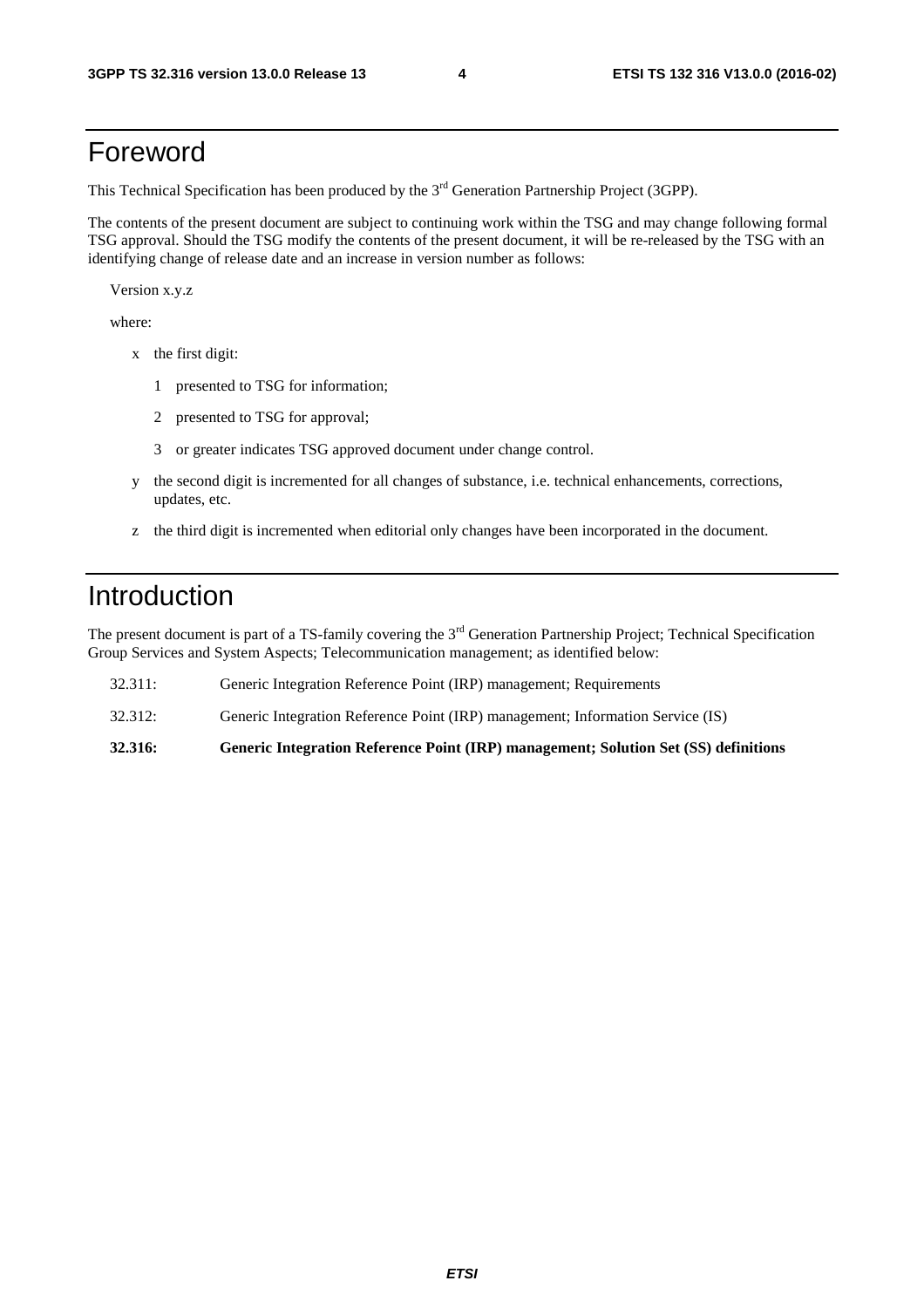### 1 Scope

The present document provides the Solution Set definitions for Generic Integration Reference Point (IRP) management, whose capabilities are specified in 3GPP TS 32.312 [1], the Generic IRP management: Information Service.

This Solution Set Definition specification is related to 3GPP TS 32.312 V12.0.X.

### 2 References

The following documents contain provisions which, through reference in this text, constitute provisions of the present document.

- References are either specific (identified by date of publication, edition number, version number, etc.) or non-specific.
- For a specific reference, subsequent revisions do not apply.
- For a non-specific reference, the latest version applies. In the case of a reference to a 3GPP document (including a GSM document), a non-specific reference implicitly refers to the latest version of that document *in the same Release as the present document*.
- [1] 3GPP TS 32.312: "Telecommunication management; Generic Integration Reference Point (IRP) management: Information Service (IS)".
- [2] 3GPP TS 32.311: "Telecommunication management; Generic Integration Reference Point (IRP) management; Requirements".
- [3] 3GPP TS 32.111-2: "Telecommunication management; Alarm Integration Reference Point (IRP); Information Service (IS)".
- [4] 3GPP TS 32.302: "Telecommunication management; Configuration Management (CM); Notification Integration Reference Point (IRP): Information Service (IS)".
- [5] W3C WSDL 1.1 specification [\(http://www.w3.org/TR/2001/NOTE-wsdl-20010315](http://www.w3.org/TR/2001/NOTE-wsdl-20010315))
- [6] Thompson, H.S., Beech, D., Maloney, M., Mendleshon, N., eds. (May 2002). "XML Schema Part 1: Structures," Recommendation, World Wide Web Consortium <http://www.w3.org/TR/xmlschema-1/>
- [7] Biron, P.V., Malhotra, A., eds. (May 2002). "XML Schema Part 2: Datatypes," Recommendation, World Wide Web Consortium http://www.w3.org/TR/xmlschema-2/
- [8] W3C SOAP 1.1 specification [\(http://www.w3.org/TR/2000/NOTE-SOAP-20000508/](http://www.w3.org/TR/2000/NOTE-SOAP-20000508/))
- [9] RFC 2616 (June 1999): "Hypertext Transfer Protocol HTTP/1.1"
- [10] W3C WSDL 1.1 specification [\(http://www.w3.org/TR/2001/NOTE-wsdl-20010315](http://www.w3.org/TR/wsdl))
- [11] W3C SOAP 1.2 specification [\(http://www.w3.org/TR/soap12-part1/](http://www.w3.org/TR/soap12-part1/))
- [12] 3GPP TS 32.300: "Telecommunication management; Configuration Management (CM); Name convention for Managed Objects".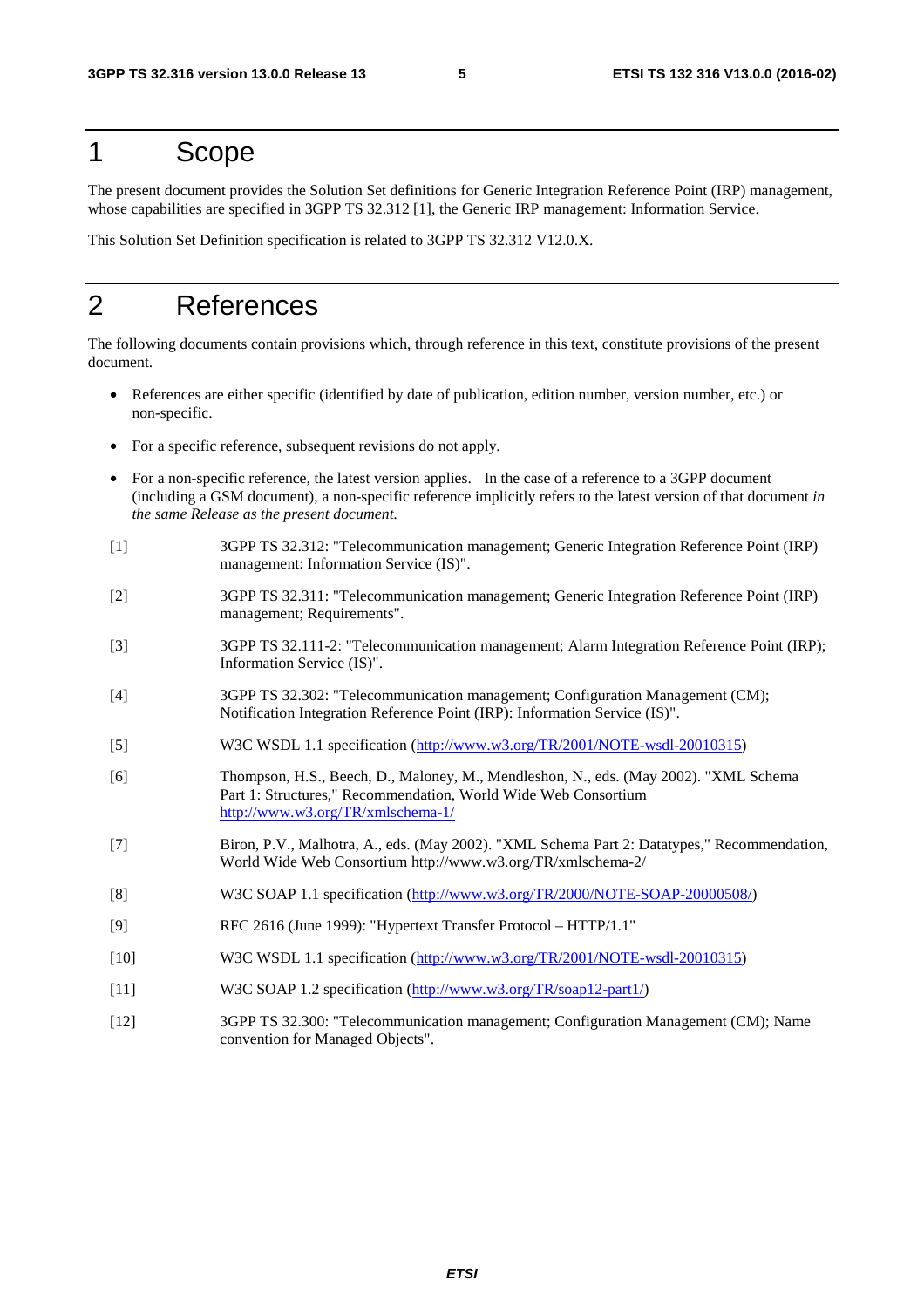# 3 Definitions and abbreviations

### 3.1 Definitions

For the purposes of the present document, the terms and definitions given in TS 32.312 [1] apply.

**IRP document version number string (or "IRPVersion"):** See 3GPP TS 32.311 [2] subclause 3.1.

#### 3.2 Abbreviations

For the purposes of the present document, the following abbreviations apply:

| <b>CORBA</b> | Common Object Request Broker Architecture  |
|--------------|--------------------------------------------|
| <b>HTTP</b>  | <b>HyperText Transfer Protocol</b>         |
| <b>IDL</b>   | <b>Interface Definition Language</b>       |
| <b>IRP</b>   | <b>Integration Reference Point</b>         |
| <b>IOC</b>   | <b>Information Object Class</b>            |
| <b>OMG</b>   | <b>Object Management Group</b>             |
| <b>SS</b>    | <b>Solution Set</b>                        |
| <b>WSDL</b>  | Web Services Description Language          |
| WS-I         | Web Services Interoperability Organization |
| <b>XML</b>   | eXtensible Markup Language                 |
|              |                                            |

### 4 Solution Set definitions

This specification defines the following 3GPP Generic IRP management Solution Set definitions:

- 3GPP Generic IRP management CORBA SS (Annex A)
- 3GPP Generic IRP management SOAP Solution Set (Annex B)

Solution Set to XML definitions is not present in the current version of this specification.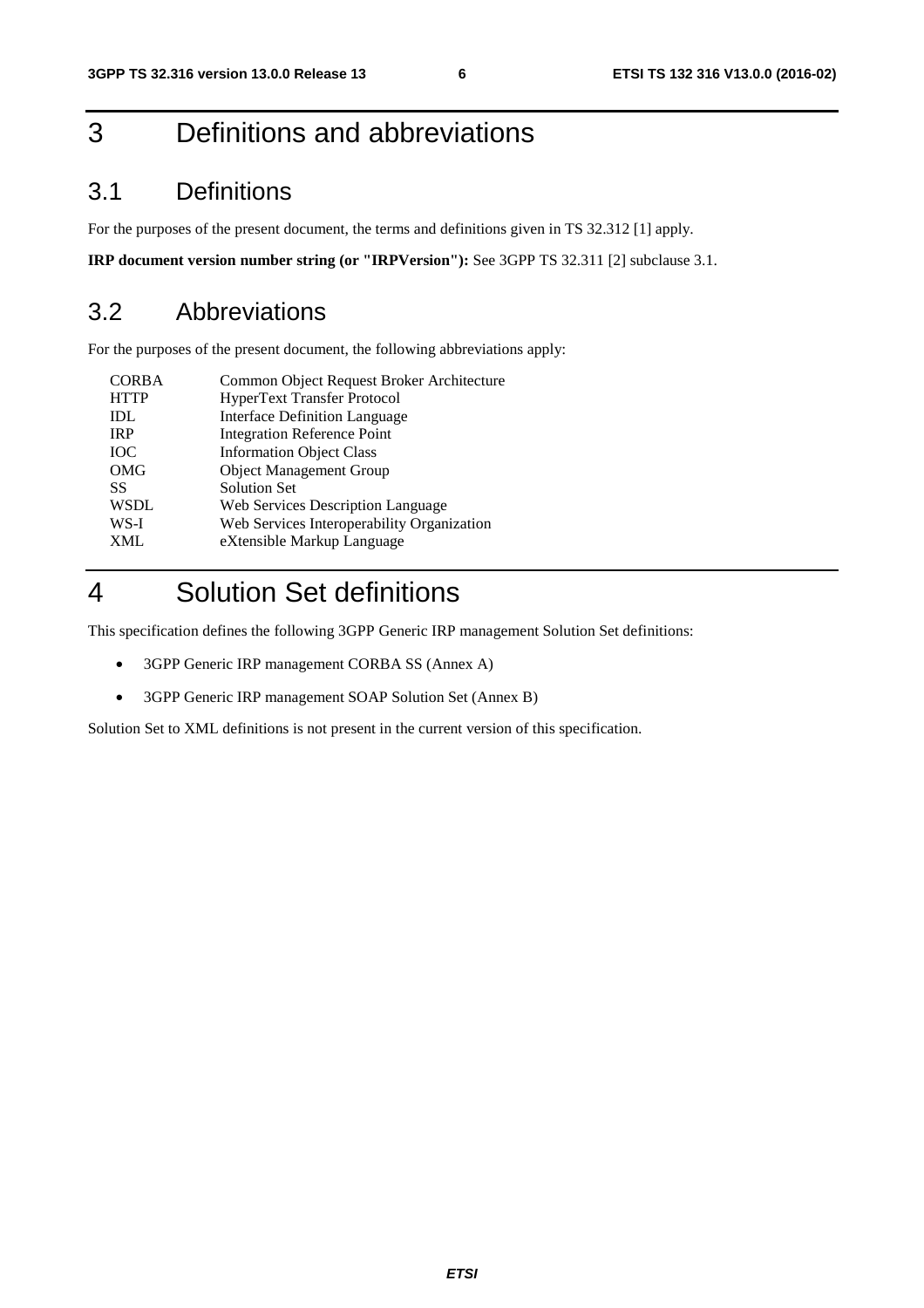### Annex A (normative): CORBA Solution Set

This annex contains the CORBA Solution Set for the IRP whose semantics is specified in Generic IRP: Information Service (TS 32.312 [1]).

### A.1 Architectural Features

The overall architectural feature of this IRP is specified in 3G TS 32.312 [1]. This clause specifies features that are specific to the CORBA SS.

### A.1.1 Syntax for Distinguished Names

The syntax of a Distinguished Name is defined in 3GPP TS 32.300 [12].

### A.1.2 Abstract IOC

The capabilities of the Generic IRP management: IS [1] are captured by the definition of an IOC called ManagedGenericIRP. This IOC is an abstract class and is mapped to a MOC of the same name. The MOC is intended for inheritance by other MOCs specified in Interface IRPs such as AlarmIRP [3], NotificationIRP [4], etc.

# A.2 Mapping

### A.2.1 Operation mapping

Generic IRP management: IS [1] defines semantics of operation visible across the Itf-N. Table A.1 indicates mapping of these operations to their equivalents defined in this SS.

| <b>IS Operation TS 32.312 [1]</b> | <b>SS Method</b>                       | <b>Qualifier</b> |
|-----------------------------------|----------------------------------------|------------------|
| getIRPVersion                     | get irp versions                       | м                |
| getOperationProfile               | get interface irp operation profile    |                  |
| getNotificationProfile            | get_interface_irp_notification_profile |                  |

### A.2.2 Operation parameter mapping

Generic IRP management: IS [1] defines semantics of parameters carried in operations across the Itf-N. The following set of tables indicates the mapping of these parameters, as per operation, to their equivalents defined in this SS.

#### **Table A.2 Mapping from IS getIRPVersion parameters to SS equivalents**

| <b>IS Operation parameter</b> | SS Method parameter                                                          | <b>Qualifier</b> |
|-------------------------------|------------------------------------------------------------------------------|------------------|
| <b>IversionNumberSet</b>      | <b>Return value of type GenericIRPManagementConstDefs:: VersionNumberSet</b> | м                |
| <b>Istatus</b>                | Exceptions:                                                                  | М                |
|                               | GenericIRPManagementSystem::GetIRPVersions                                   |                  |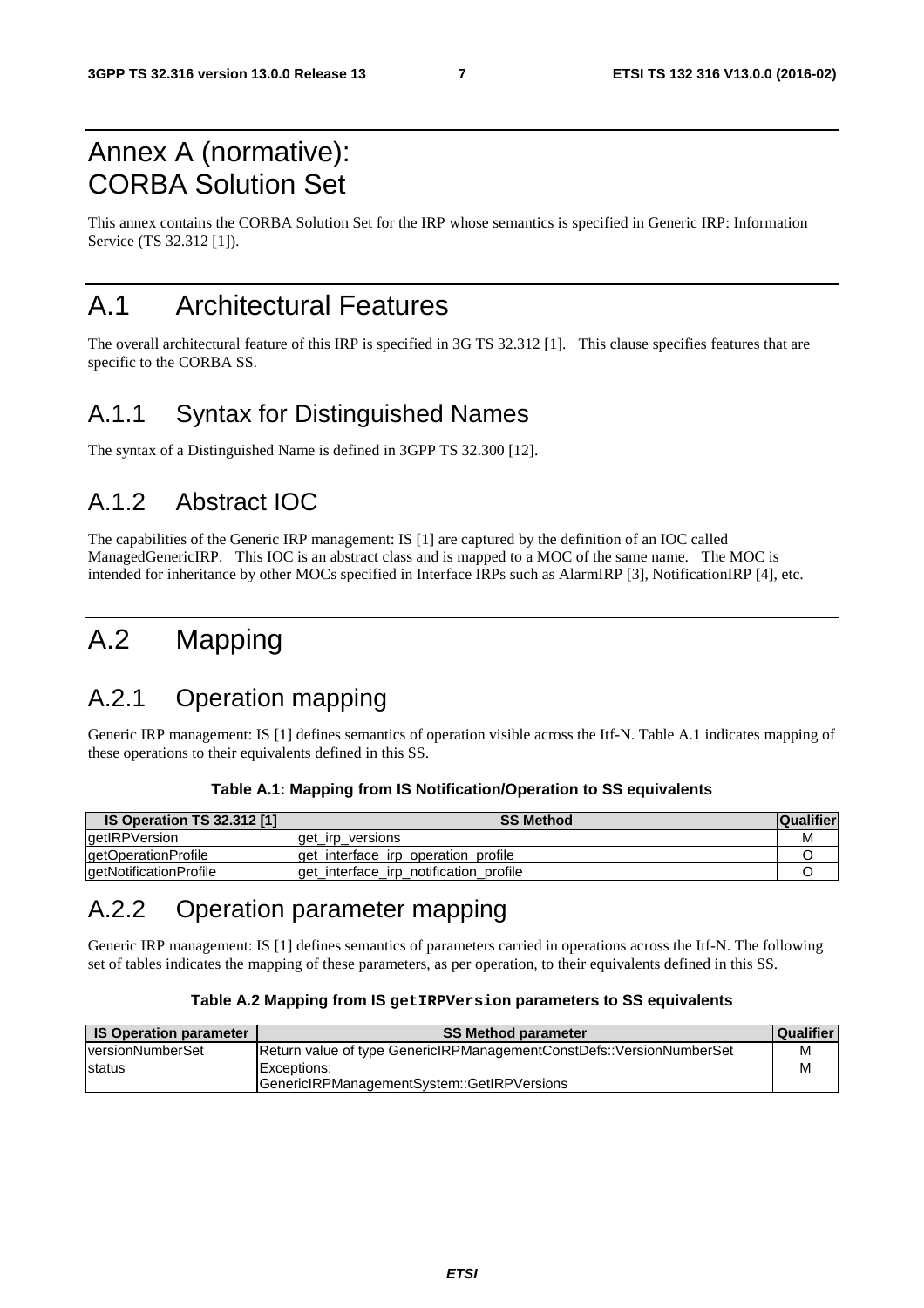| <b>IS Operation parameter</b> | <b>SS Method parameter</b>                                    | Qualifier |
|-------------------------------|---------------------------------------------------------------|-----------|
| <b>iRPVersion</b>             | GenericIRPManagementConstDefs::VersionNumber                  | M         |
|                               | this_irp_version                                              |           |
| operationNameProfile,         | Return value of type                                          | м         |
| operationParameterProfile     | GenericIRPManagementConstDefs::MethodList                     |           |
| status                        | Exceptions:                                                   | M         |
|                               | GenericIRPManagementSystem::GetInterfaceIRPOperationsProfile, |           |
|                               | GenericIRPManagementSystem::OperationNotSupported,            |           |
|                               | GenericIRPManagementSystem::InvalidParameter,                 |           |
|                               | GenericIRPManagementSystem::ValueNotSupported                 |           |

**Table A.3 Mapping from IS getOperationProfile parameters to SS equivalents** 

#### **Table A.4 Mapping from IS getNotificationProfile parameters to SS equivalents**

| <b>IS Operation parameter</b> | <b>SS Method parameter</b>                                                                                                                                                                                                             | Qualifier |
|-------------------------------|----------------------------------------------------------------------------------------------------------------------------------------------------------------------------------------------------------------------------------------|-----------|
| <b>liRPVersion</b>            | GenericIRPManagementConstDefs::VersionNumber this_irp_version                                                                                                                                                                          | M         |
| InotificationNameProfile,     | Return value of type                                                                                                                                                                                                                   | м         |
| InotificationParameterProfile | GenericIRPManagementConstDefs::NotificationList                                                                                                                                                                                        |           |
| <b>Istatus</b>                | Exceptions:<br>GenericIRPManagementSystem::GetInterfaceIRPNotificationProfile,<br>GenericIRPManagementSystem::OperationNotSupported,<br>GenericIRPManagementSystem::InvalidParameter,<br>GenericIRPManagementSystem::ValueNotSupported |           |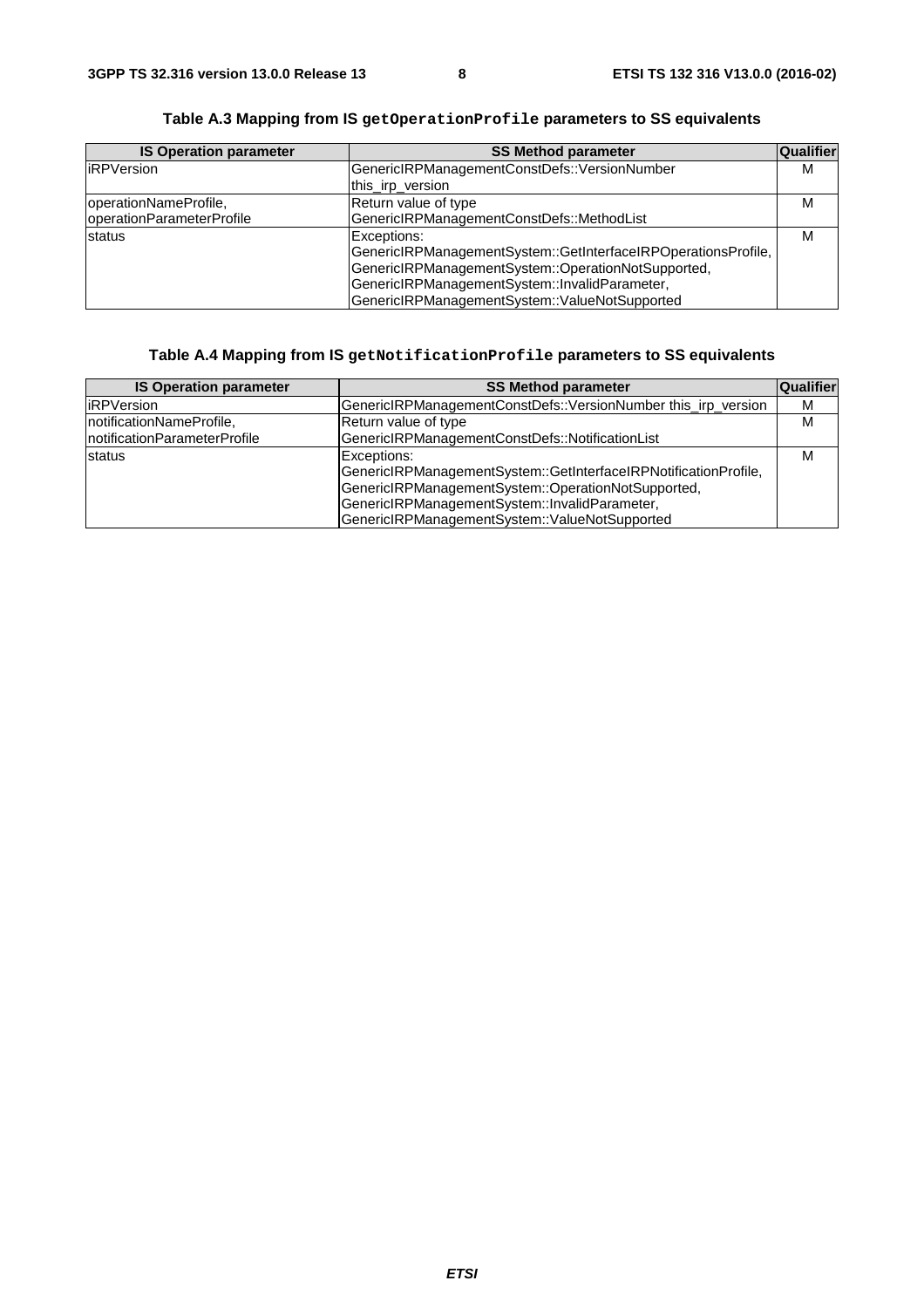### A.3 Solution Set definitions

#### A.3.1 IDL definition structure

Clause A.3.2 defines the constants and types used by the Generic IRP.

Clause A.3.3 defines the operations and notifications which are performed by the Generic IRP agent.

#### A.3.2 IDL specification 'GenericIRPManagementConstDefs.idl'

```
//File: GenericIRPManagementConstDefs.idl 
#ifndef _GENERIC_IRP_MANAGEMENT_CONST_DEFS_IDL_ 
#define _GENERIC_IRP_MANAGEMENT_CONST_DEFS_IDL_ 
#include <TimeBase.idl> 
// This statement must appear after all include statements 
#pragma prefix "3gppsa5.org" 
/* ## Module: GenericIRPManagementConstDefs 
This module contains definitions commonly used among all IRPs. 
============================================================== 
*/ 
module GenericIRPManagementConstDefs 
{ 
    /* 
     * Definition imported from CosTime. 
     * The time refers to time in Greenwich Time Zone. 
     * It also consists of a time displacement factor in the form of minutes of 
     * displacement from the Greenwich Meridian. 
     */ 
     typedef TimeBase::UtcT IRPTime; 
     typedef string DN; 
     typedef sequence <DN> DNList; 
     enum Signal {OK, FULL_FAILURE, PARTIAL_FAILURE}; 
     enum Result {SUCCESS, FAILURE}; 
/ *
     * This holds a list of notification Ids 
     */ 
     typedef sequence <long> NotifIdSet; 
/ *
     * This holds identifiers of notifications that are correlated. 
     */ 
     struct CorrelatedNotification 
    \left\{ \right.DN source;// Contains DN of MO that emitted the set of notifications
                    // DN string format in compliance with Name Convention for 
                    // Managed Object. 
                    // This may be a zero-length string. In this case, the MO 
                    // is identified by the value of the MOI attribute 
                    // of the Structured Event, i.e., the notification. 
         NotifIdSet notif_id_set; // Set of related notification ids 
     }; 
    /* 
     * The VersionNumber is a string that identifies the IRP specification name 
     * and its version number. See definition "IRP document version number 
     * string" or "IRPVersion". 
     * The VersionNumberSet is a sequence of such VersionNumber. It is returned 
     * by get_XXX_IRP_versions(). The sequence order has no significance. 
     */ 
     typedef string VersionNumber; 
     typedef sequence <VersionNumber> VersionNumberSet; 
     typedef string MethodName; 
     typedef string ParameterName; 
     typedef sequence <ParameterName> ParameterList; 
    /* 
    * The Method defines the structure to be returned as part of 
     * get_supported_operations_profile(). The name shall be the actual method 
     * name (ex. "attach_push", "change_subscription_filter", etc.) 
     * The parameter_list contains a list of strings. Each string shall be 
     * the actual parameter name (ex. "manager_reference", "filter", etc.) 
     */
```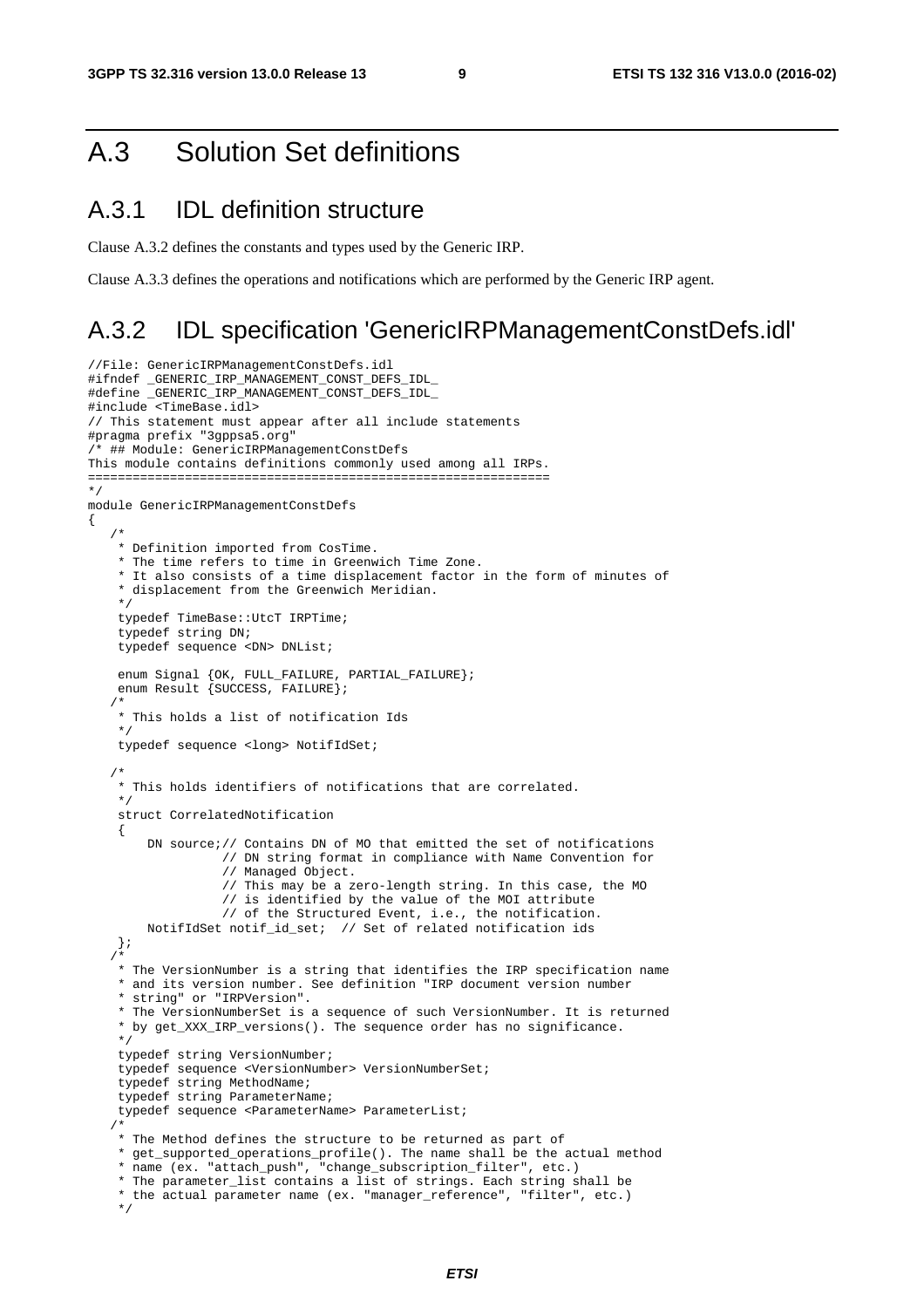```
 struct Method 
     { 
         MethodName name; 
         ParameterList parameter_list; 
     }; 
    /* 
     * List of all methods and their associated parameters. 
     */ 
     typedef sequence <Method> MethodList; 
     typedef string NotificationName; 
     struct Notification 
     { 
         NotificationName name; 
         ParameterList parameter_list; 
     }; 
     typedef sequence <Notification> NotificationList; 
/ *
     * Defines the name of an attribute of a Managed Object 
     */ 
     typedef string MOAttributeName; 
    /* 
     * Defines the value of an attribute of a Managed Object in form of a CORBA 
     * Any. Apart from basic datatypes already defined in CORBA, the allowed 
     * attribute value types are defined in the AttributeTypes module. 
     */ 
     typedef any MOAttributeValue; 
    /* 
     * Represents an attribute: "name" is the attribute name 
     * and "value" is the attribute value. 
     */ 
     struct MOAttribute 
     { 
         MOAttributeName name; 
         MOAttributeValue value; 
    \iota;
     typedef sequence <MOAttribute> MOAttributeSet; 
     typedef string ManagerIdentifier; 
   \prime * The following are types carrying an optional parameter. 
     * If the boolean is TRUE, then the value is present. 
     * Otherwise the value is absent. 
     */ 
     union StringOpt switch (boolean) 
     { 
         case TRUE: string value; 
     }; 
     union ShortOpt switch (boolean) 
     { 
         case TRUE: short value; 
     }; 
     union UnsignedShortOpt switch (boolean) 
     { 
         case TRUE: unsigned short value; 
     }; 
     union LongOpt switch (boolean) 
     { 
         case TRUE: long value; 
     }; 
     union UnsignedLongOpt switch (boolean) 
     { 
         case TRUE: unsigned long value; 
     }; 
     union IRPTimeOpt switch (boolean) 
     { 
        case TRUE: GenericIRPManagementConstDefs::IRPTime value; 
     };}; 
#endif // _GENERIC_IRP_MANAGEMENT_CONST_DEFS_IDL_
```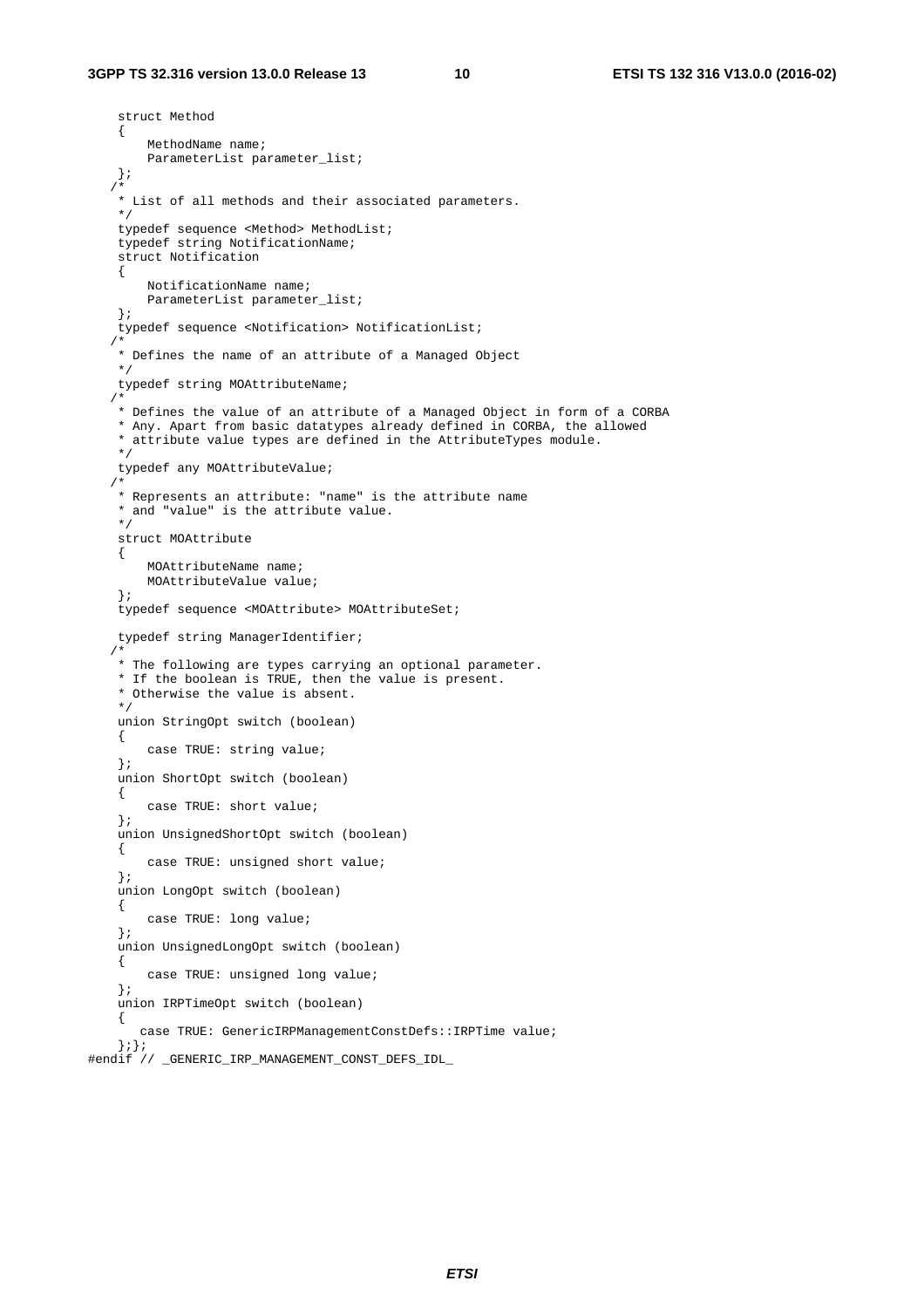//File: GenericIRPManagementSystem.idl

### A.3.3 IDL specification 'GenericIRPManagementSystem.idl'

```
#ifndef _GENERIC_IRP_MANAGEMENT_SYSTEM_IDL_ 
#define GENERIC IRP_MANAGEMENT_SYSTEM_IDL
#include <GenericIRPManagementConstDefs.idl> 
// This statement must appear after all include statements 
#pragma prefix "3gppsa5.org" 
module GenericIRPManagementSystem 
{ 
   exception GetInterfaceIRPNotificationProfile { string reason; };
exception GetInterfaceIRPOperationProfile { string reason; };
 exception GetIRPVersions { string reason; }; 
/ *
   Exception thrown when an unsupported optional parameter 
    is passed with information. 
    The parameter shall be the actual unsupported parameter name. 
    */ 
    exception ParameterNotSupported { 
      GenericIRPManagementConstDefs::ParameterName parameter; };
    /* 
    Exception thrown when an invalid parameter value is passed. 
    The parameter shall be the actual parameter name. 
    */ 
    exception InvalidParameter { 
     GenericIRPManagementConstDefs::ParameterName parameter; };
    /* 
    Exception thrown when a valid but unsupported parameter value is passed. 
   The parameter shall be the actual parameter name.
    */ 
    exception ValueNotSupported { 
      GenericIRPManagementConstDefs::ParameterName parameter; };
    /* 
    Exception thrown when an unsupported optional method is called. 
    */ 
   exception OperationNotSupported {};
    interface GenericIRPManagement 
    { 
 /* 
       Return the list of all supported Interface IRP versions 
       Each IRPVersion is defined by the rule in the definition 
       "IRP document version number string" or "IRPVersion" 
       (see subclause 3.1). 
       */ 
       GenericIRPManagementConstDefs::VersionNumberSet get_irp_versions 
       ( 
       ) 
       raises (GetIRPVersions); 
/ *
       Return the list of all supported methods and their supported 
       parameters for this Interface IRPVersion. 
       */ 
       GenericIRPManagementConstDefs::MethodList 
          get_interface_irp_operation_profile 
\overline{a} in GenericIRPManagementConstDefs::VersionNumber this_irp_version 
       ) 
       raises (GetInterfaceIRPOperationProfile, 
               OperationNotSupported, 
               InvalidParameter, 
               ValueNotSupported); 
       /* 
       Return the list of all supported notifications and their supported 
       parameters for this Interface IRPVersion. 
 */ 
      typedef GenericIRPManagementConstDefs::NotificationList NotificationList;
```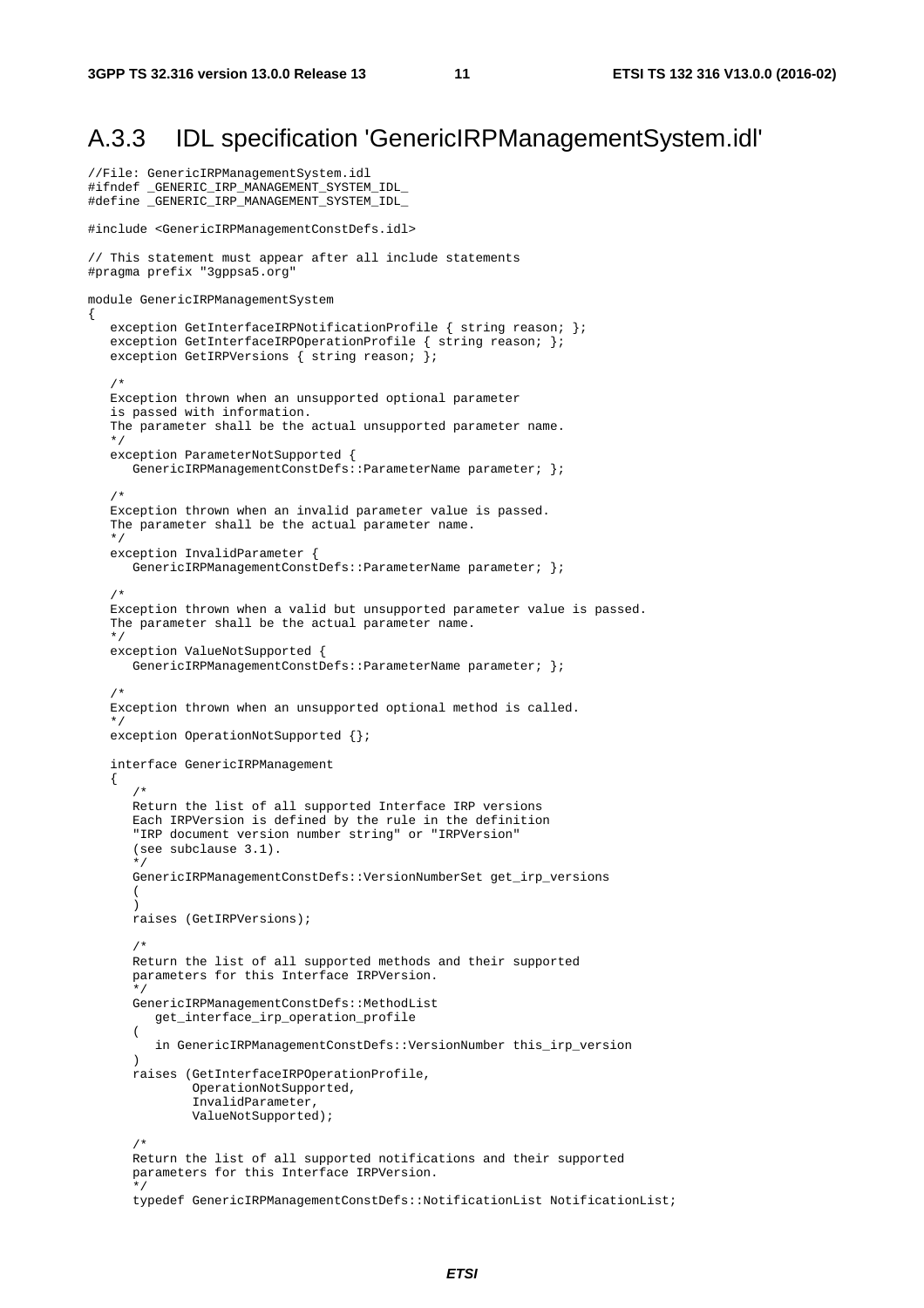```
 NotificationList get_interface_irp_notification_profile 
     \overline{(\ } in GenericIRPManagementConstDefs::VersionNumber this_irp_version 
      ) 
      raises (GetInterfaceIRPNotificationProfile, 
 OperationNotSupported, 
 InvalidParameter, 
              ValueNotSupported); 
    };
```
};

#endif // \_GENERIC\_IRP\_MANAGEMENT\_SYSTEM\_IDL\_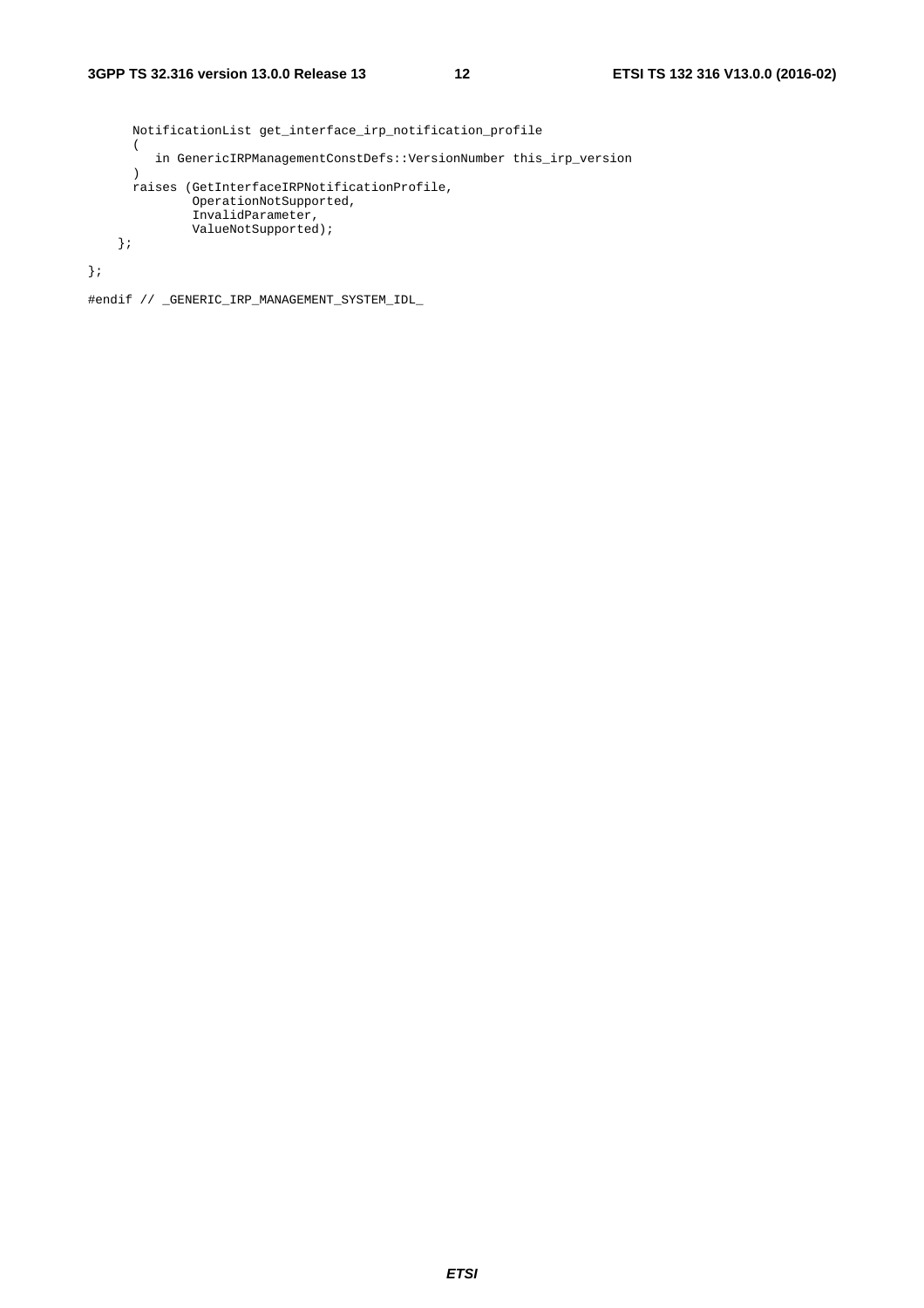### Annex B (normative): SOAP Solution Set

This annex specifies the SOAP Solution Set for the IRP whose semantics are specified in Generic IRP: Information Service (3GPP TS 32.312[1]).

### B.1 Architectural Features

The overall architectural feature of this IRP is specified in 3G TS 32.312 [1]. This clause specifies features that are specific to the SOAP SS.

The SOAP 1.1 specification [8] and WSDL 1.1 specification [5] are supported.

The SOAP 1.2 specification [11] is optionally supported.

This specification uses "document" style in the WSDL description.

This specification uses "literal" encoding style in the WSDL description.

This specification uses a number of namespace prefixes throughout that are listed in Table B.1.

#### **Table B.1: Prefixes and Namespaces used in this specification**

| <b>Prefix</b>  | <b>Namespace</b>                                                      |  |
|----------------|-----------------------------------------------------------------------|--|
| http           | http://schemas.xmlsoap.org/wsdl/http/                                 |  |
| soap           | http://schemas.xmlsoap.org/wsdl/soap/                                 |  |
| SOAP-ENV       | http://schemas.xmlsoap.org/soap/envelope/                             |  |
| SOAP-ENC or    | http://schemas.xmlsoap.org/soap/encoding/                             |  |
| soapenc        |                                                                       |  |
| xs or xsd      | http://www.w3.org/2001/XMLSchema                                      |  |
| xsi            | http://www.w3.org/2001/XMLSchema-instance                             |  |
| qenericIRPData | http://www.3gpp.org/ftp/specs/archive/32_series/32.316#GenericIRPData |  |

### B.1.1 Syntax for Distinguished Names

The syntax of a Distinguished Name is defined in 3GPP TS 32.300 [12].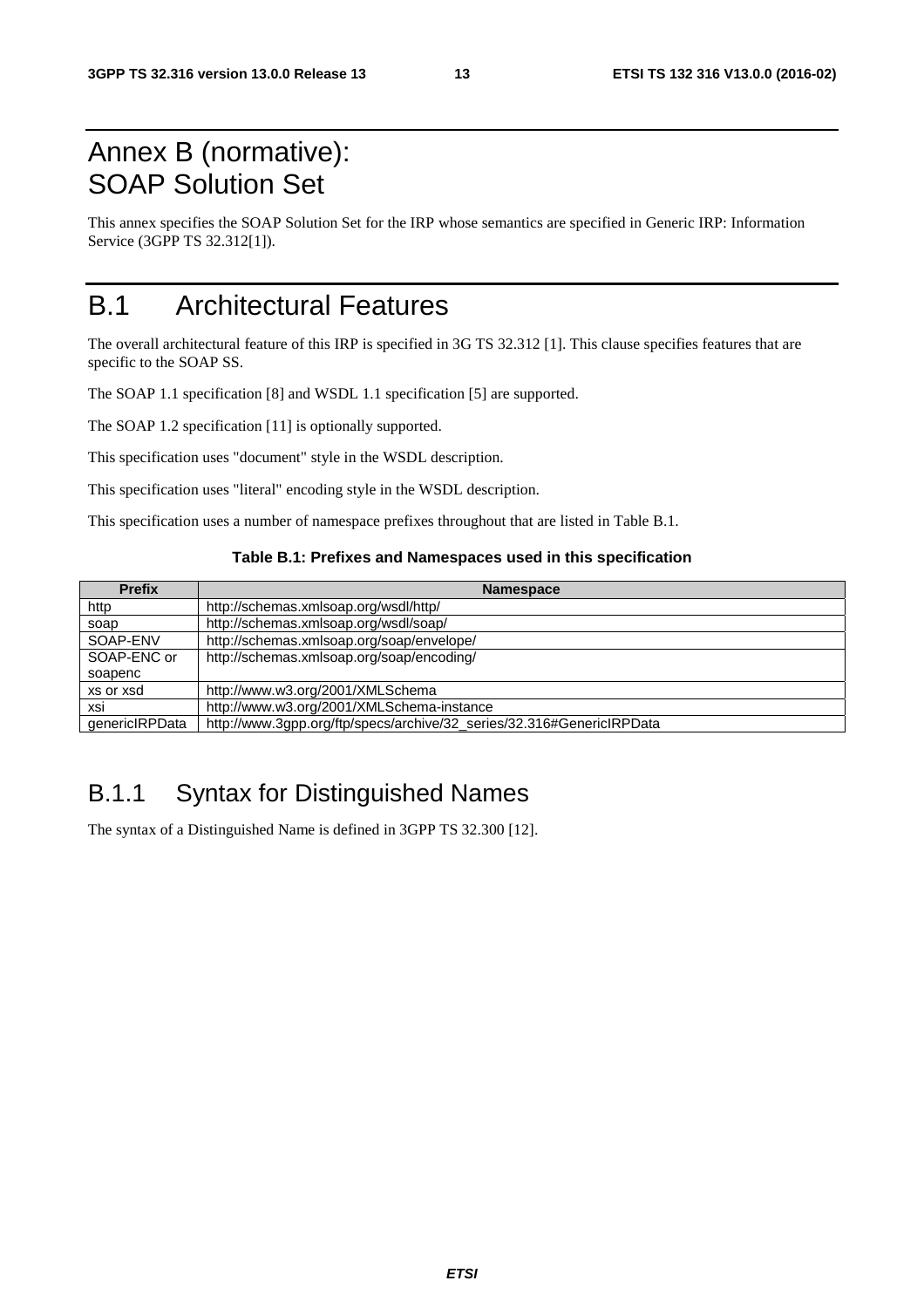## B.2 Mapping

### B.2.1 Operation mapping

Generic IRP management: IS [1] defines semantics of operation visible across the Itf-N. Table B.2.1 indicates mapping of these operations to their equivalents defined in this SS.

#### **Table B.2.1: Mapping from IS Notification/Operation to SS equivalents**

| <b>IS Operation TS 32.312 [1]</b> | <b>SS Operation</b>    | <b>Qualifier</b> |
|-----------------------------------|------------------------|------------------|
| getIRPVersion                     | qetIRPVersion          | м                |
| getOperationProfile               | getOperationProfile    | Ő                |
| <b>getNotificationProfile</b>     | qetNotificationProfile | Ő                |

### B.2.2 Operation parameter mapping

#### B.2.2.1 Operation getIRPVersion

#### B.2.2.1.1 Input parameters

None.

Here is the XML schema fragment of the getIRPVersion request:

```
<!-- getIRPVersion Request --> 
<element name="getIRPVersion"> 
</element>
```
#### B.2.2.1.2 Output parameters

None.

#### **Table B.2.2.1.2: Mapping from IS getIRPVersion output parameters to SS equivalents**

| <b>IS Operation parameter</b> | <b>SS Operation parameter</b>                         | <b>Qualifier</b> |
|-------------------------------|-------------------------------------------------------|------------------|
| <b>IversionNumberSet</b>      | genericIRPData: VersionNumberSetType versionNumberSet | м                |
| <b>Istatus</b>                | genericlRPData:getIRPVersionFault                     |                  |

Here is the XML schema fragment of the getIRPVersion response:

```
<!-- getIRPVersion Response --> 
<element name="getIRPVersionResponse"> 
     <complexType> 
         <sequence> 
             <element name="versionNumberSet" type="genericIRPData:VersionNumberSetType"/> 
         </sequence> 
     </complexType> 
</element>
```
#### B.2.2.1.3 Fault definition

```
<!-- getIRPVersion Fault -->
<element name="getIRPVersionFault"> 
     <complexType> 
         <choice> 
             <element name="getIRPVersionFault" type="string" default="getIRPVersionFault"/> 
         </choice> 
     </complexType> 
</element>
```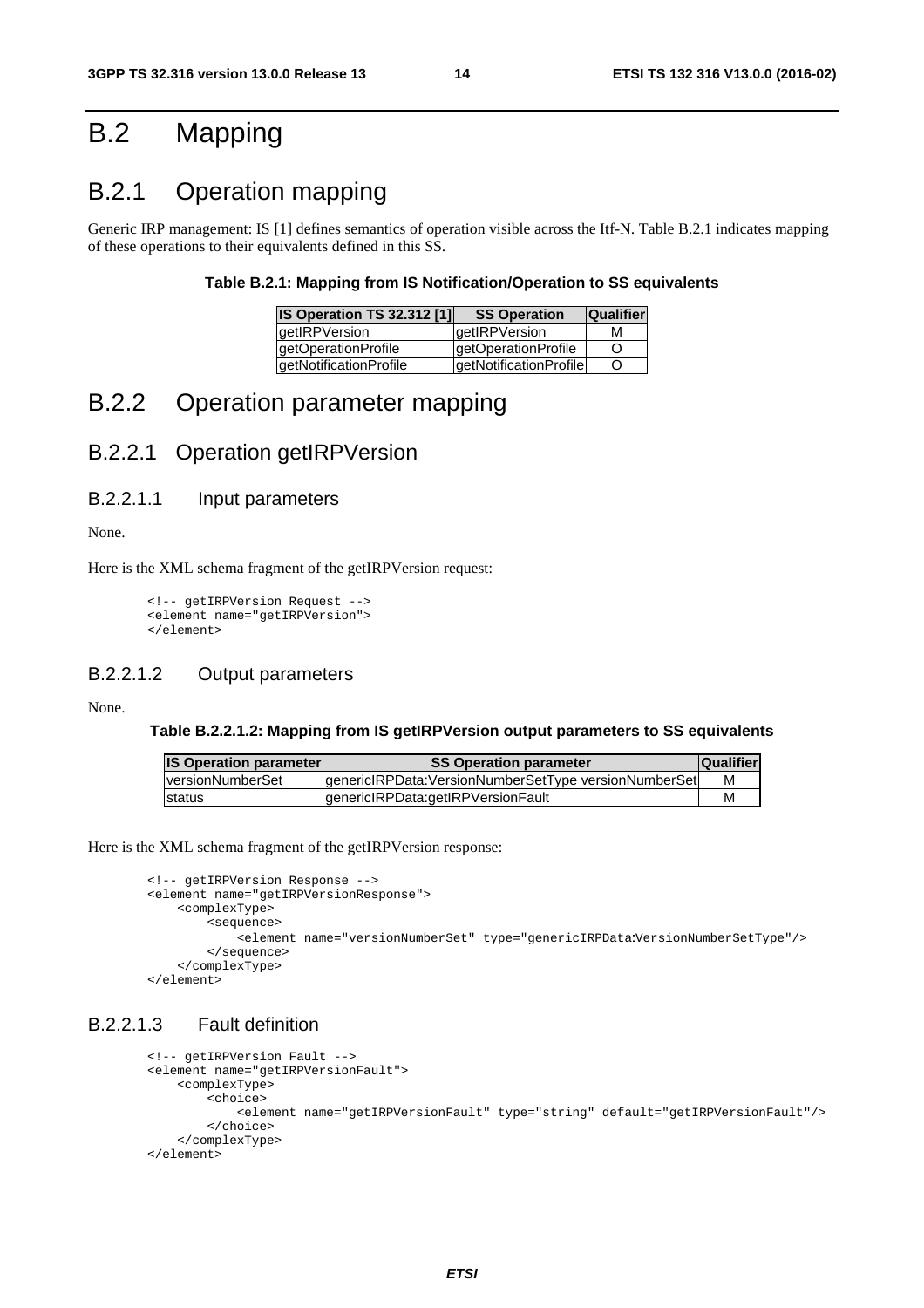#### B.2.2.2 Operation getOperationProfile

#### B.2.2.2.1 Input parameters

#### **Table B.2.2.2.1: Mapping from IS getOperationProfile input parameters to SS equivalents**

| <b>IS Operation parameter</b> | <b>SS Operation parameter</b>                | <b>Qualifier</b> |  |
|-------------------------------|----------------------------------------------|------------------|--|
| liRPVersion                   | genericIRPData: VersionNumberType iRPVersion | м                |  |

Here is the XML schema fragment of the getOperationProfile request:

```
<!-- getOperationProfile Request --> 
<element name="getOperationProfile"> 
     <complexType> 
         <sequence> 
             <element name="iRPVersion" type="genericIRPData:VersionNumberType"/> 
         </sequence> 
     </complexType> 
</element>
```
#### B.2.2.2.2 Output parameters

#### **Table B.2.2.2.2: Mapping from IS getOperationProfile output parameters to SS equivalents**

| <b>IS Operation parameter</b>                                                               | <b>SS Operation parameter</b>            | <b>Qualifier</b> |
|---------------------------------------------------------------------------------------------|------------------------------------------|------------------|
| operationNameProfile.operationParameterProfile genericIRPData:OperationSetType operationSet |                                          | м                |
| Istatus                                                                                     | IgenericIRPData:getOperationProfileFault | м                |

Here is the XML schema fragment of the getOperationProfile response:

```
<!-- getOperationProfile Response --> 
<element name="getOperationProfileResponse"> 
     <complexType> 
         <sequence> 
             <element name="operationSet" type="genericIRPData:OperationSetType"/> 
         </sequence> 
     </complexType> 
</element>
```
#### B.2.2.2.3 Fault definition

```
<!-- getOperationProfile Fault -->
 <element name="getOperationProfileFault"> 
     <complexType> 
         <choice> 
             <element name="getOperationProfileFault" type="string"/> 
             <element ref="genericIRPData:OperationNotSupportedFault"/> 
             <element ref="genericIRPData:InvalidParameterFault"/> 
         </choice> 
     </complexType> 
 </element>
```
#### B.2.2.3 Operation getNotificationProfile

#### B.2.2.3.1 Input parameters

**Table B.2.2.3.1: Mapping from IS getNotificationProfile input parameters to SS equivalents** 

| <b>IS Operation parameter</b> | <b>SS Operation parameter</b>                | <b>Qualifier</b> |  |
|-------------------------------|----------------------------------------------|------------------|--|
| liRPVersion                   | genericIRPData: VersionNumberType iRPVersion |                  |  |

Here is the XML schema fragment of the getNotificationProfile request: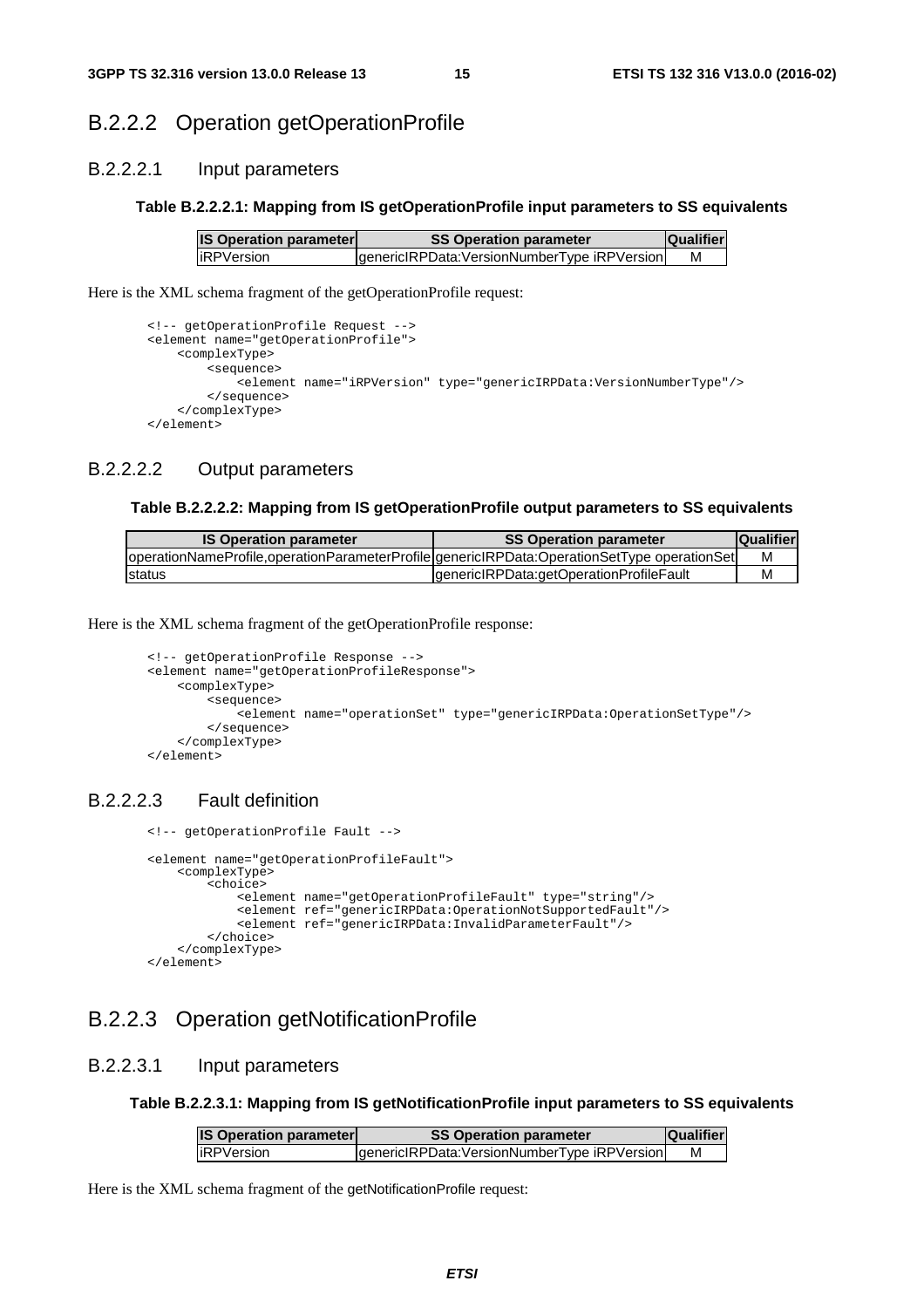```
<!-- getNotificationProfile Request --> 
<element name="getNotificationProfile"> 
     <complexType> 
         <sequence> 
             <element name="iRPVersion" type="genericIRPData:VersionNumberType"/> 
         </sequence> 
     </complexType> 
</element>
```
#### B.2.2.3.2 Output parameters

#### **Table B.2.2.3.2: Mapping from IS getNotificationProfile output parameters to SS equivalents**

| <b>IS Operation parameter</b> | <b>SS Operation parameter</b>                                                                            | <b>Qualifier</b> |
|-------------------------------|----------------------------------------------------------------------------------------------------------|------------------|
|                               | InotificationNameProfile,notificationParameterProfile genericlRPData:NotificationSetType notificationSet | м                |
| Status                        | IgenericIRPData:getNotificationProfileFault                                                              | М                |

Here is the XML schema fragment of the getNotificationProfile response:

```
<!-- getNotificationProfile Response --> 
<element name="getNotificationProfileResponse"> 
     <complexType> 
         <sequence> 
             <element name="notificationSet"type="genericIRPData:NotificationSetType"/> 
         </sequence> 
     </complexType> 
</element>
```
#### B.2.2.3.3 Fault definition

```
<!-- getNotificationProfile Fault -->
<element name="getNotificationProfileFault"> 
     <complexType> 
         <choice> 
             <element name="getNotificationProfileFault" type="string" 
default="getNotificationProfileFault"/> 
             <element ref="genericIRPData:OperationNotSupportedFault"/> 
             <element ref="genericIRPData:InvalidParameterFault"/> 
         </choice> 
     </complexType> 
</element>
```
### B.3 Solution Set definitions

#### B.3.1 WSDL definition structure

Clause B.3.2 provides a graphical representation of the Generic IRP service.

Clause B.3.3 defines the services which are supported the Generic IRP agent.

### B.3.2 Graphical Representation

Not present in the current version of this specification.

### B.3.3 WSDL specification 'GenericIRPSystem.wsdl'

<?xml version="1.0" encoding="UTF-8"?> <definitions xmlns="http://schemas.xmlsoap.org/wsdl/" xmlns:soap="http://schemas.xmlsoap.org/wsdl/soap/" xmlns:genericIRPSystem="http://www.3gpp.org/ftp/specs/archive/32\_series/32.316#GenericIRPSystem"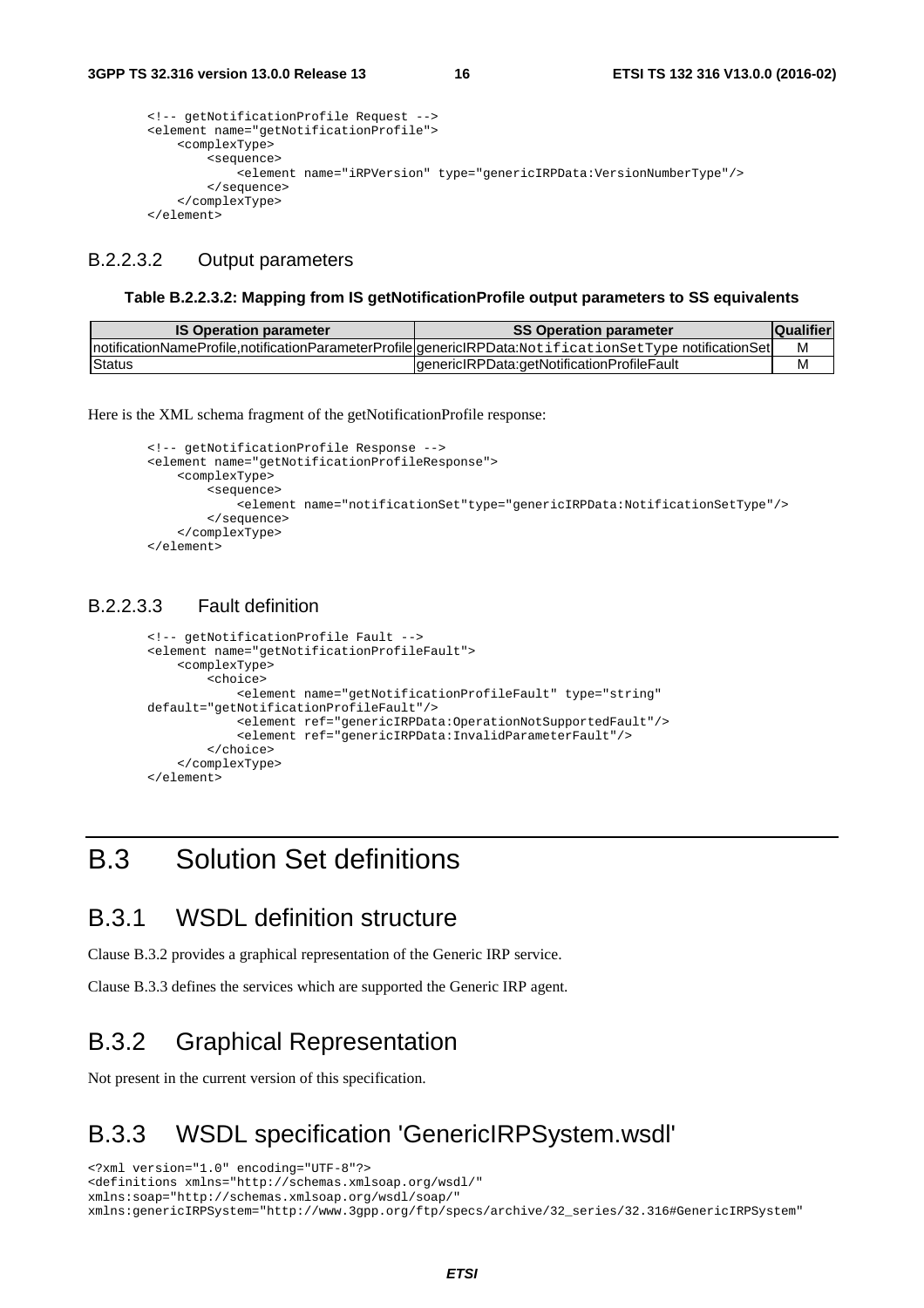#### **3GPP TS 32.316 version 13.0.0 Release 13 17 ETSI TS 132 316 V13.0.0 (2016-02)**

```
xmlns:xs="http://www.w3.org/2001/XMLSchema" 
xmlns:genericIRPData="http://www.3gpp.org/ftp/specs/archive/32_series/32.316#GenericIRPData" 
targetNamespace="http://www.3gpp.org/ftp/specs/archive/32_series/32.316#GenericIRPSystem"> 
     <types> 
         <schema 
targetNamespace="http://www.3gpp.org/ftp/specs/archive/32_series/32.316#GenericIRPData" 
xmlns="http://www.w3.org/2001/XMLSchema"> 
              <element name="OperationNotSupportedFault" type="string"/> 
              <element name="InvalidParameterFault" type="string"/> 
              <simpleType name="VersionNumberType"> 
                  <restriction base="string"/> 
              </simpleType> 
              <complexType name="VersionNumberSetType"> 
                  <sequence> 
                      <element name="versionNumber" type="genericIRPData:VersionNumberType" 
maxOccurs="unbounded"/> 
                  </sequence> 
              </complexType> 
              <complexType name="ParameterSetType"> 
                  <sequence> 
                     .<br>celement name="parameterName" type="string" maxOccurs="unbounded"/>
                  </sequence> 
              </complexType> 
              <complexType name="OperationType"> 
                  <sequence> 
                     .<br><element name="operationName" type="string"/>
                      <element name="parameterSet" type="genericIRPData:ParameterSetType"/> 
                  </sequence> 
              </complexType> 
              <complexType name="OperationSetType"> 
                  <sequence> 
                      <element name="operation" type="genericIRPData:OperationType" 
maxOccurs="unbounded"/> 
                  </sequence> 
              </complexType> 
              <complexType name="NotificationType"> 
                  <sequence> 
                      .<br><element name="notificationName" type="string"/>
                      <element name="parameterSet" type="genericIRPData:ParameterSetType"/> 
                  </sequence> 
              </complexType> 
              <complexType name="NotificationSetType"> 
                  <sequence> 
                      <element name="notification" type="genericIRPData:NotificationType" 
maxOccurs="unbounded"/> 
                  </sequence> 
              </complexType> 
              <!-- getIRPVersion Request --> 
              <element name="getIRPVersion"/> 
              <!-- getIRPVersion Response --> 
              <element name="getIRPVersionResponse"> 
                  <complexType> 
                      <sequence> 
                           <element name="versionNumberSet" 
type="genericIRPData:VersionNumberSetType"/> 
                      </sequence> 
                  </complexType> 
              </element> 
              <!-- getIRPVersion Fault --> 
              <element name="getIRPVersionFault"> 
                  <complexType> 
                      <choice> 
                           <element name="getIRPVersionFault" type="string"/> 
                      </choice> 
                  </complexType> 
              </element> 
              <!-- getOperationProfile Request --> 
              <element name="getOperationProfile"> 
                  <complexType> 
                      <sequence> 
                           <element name="iRPVersion" type="genericIRPData:VersionNumberType"/> 
                      </sequence> 
                  </complexType> 
              </element> 
              <!-- getOperationProfile Response --> 
              <element name="getOperationProfileResponse"> 
                  <complexType> 
                      <sequence>
```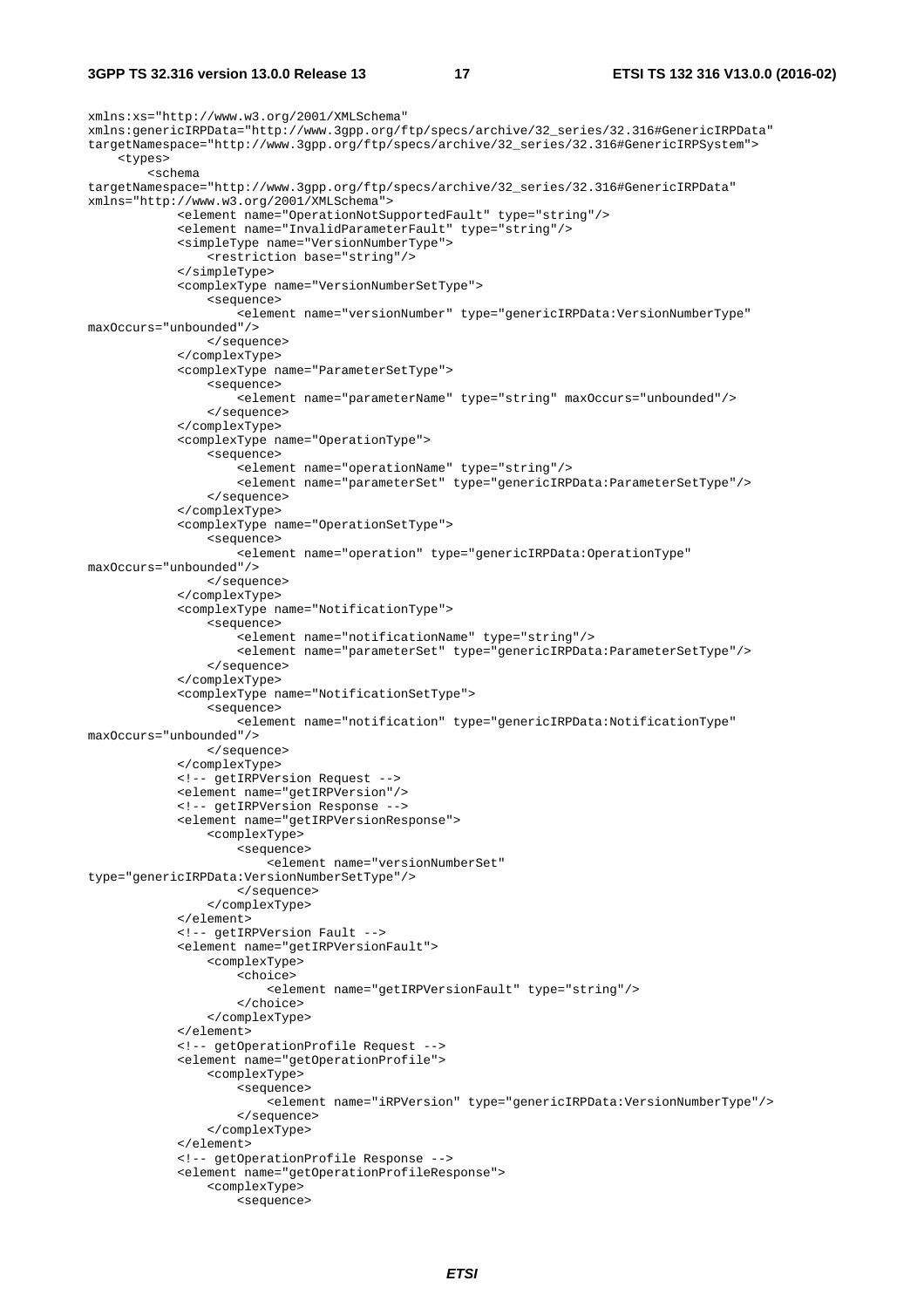```
 <element name="operationSet" type="genericIRPData:OperationSetType"/> 
                  </sequence> 
             </complexType> 
         </element> 
         <!-- getOperationProfile Fault --> 
         <element name="getOperationProfileFault"> 
              <complexType> 
                  <choice> 
                      <element name="getOperationProfileFault" type="string"/> 
                      <element ref="genericIRPData:OperationNotSupportedFault"/> 
                      <element ref="genericIRPData:InvalidParameterFault"/> 
                  </choice> 
             </complexType> 
         </element> 
         <!-- getNotificationProfile Request --> 
         <element name="getNotificationProfile"> 
              <complexType> 
                  <sequence> 
                      <element name="iRPVersion" type="genericIRPData:VersionNumberType"/> 
                 </sequence> 
             </complexType> 
         </element> 
         <!-- getNotificationProfile Response --> 
         <element name="getNotificationProfileResponse"> 
              <complexType> 
                 <sequence> 
         <element name="notificationSet" type="genericIRPData:NotificationSetType"/> 
 </sequence> 
              </complexType> 
        \epsilon/element>
         <!-- getNotificationProfile Fault --> 
         <element name="getNotificationProfileFault"> 
             <complexType> 
                  <choice> 
                      <element name="getNotificationProfileFault" type="string"/> 
                      <element ref="genericIRPData:OperationNotSupportedFault"/> 
                      <element ref="genericIRPData:InvalidParameterFault"/> 
                  </choice> 
             </complexType> 
         </element> 
     </schema> 
 </types> 
 <message name="getIRPVersionRequest"> 
     <part name="parameter" element="genericIRPData:getIRPVersion"/> 
 </message> 
 <message name="getIRPVersionResponse"> 
     <part name="parameter" element="genericIRPData:getIRPVersionResponse"/> 
 </message> 
 <message name="getIRPVersionFault"> 
     <part name="parameter" element="genericIRPData:getIRPVersionFault"/> 
 </message> 
 <message name="getOperationProfileRequest"> 
     <part name="parameter" element="genericIRPData:getOperationProfile"/> 
 </message> 
 <message name="getOperationProfileResponse"> 
     <part name="parameter" element="genericIRPData:getOperationProfileResponse"/> 
 </message> 
 <message name="getOperationProfileFault"> 
     <part name="parameter" element="genericIRPData:getOperationProfileFault"/> 
 </message> 
 <message name="getNotificationProfileRequest"> 
     <part name="parameter" element="genericIRPData:getNotificationProfile"/> 
 </message> 
 <message name="getNotificationProfileResponse"> 
     <part name="parameter" element="genericIRPData:getNotificationProfileResponse"/> 
 </message> 
 <message name="getNotificationProfileFault"> 
    <part name="parameter" element="genericIRPData:getNotificationProfileFault"/> 
 </message> 
 <portType name="GenericIRPPortType"> 
     <operation name="getIRPVersion"> 
         <input message="genericIRPSystem:getIRPVersionRequest"/> 
         <output message="genericIRPSystem:getIRPVersionResponse"/> 
         <fault name="getIRPVersionFault" message="genericIRPSystem:getIRPVersionFault"/> 
     </operation> 
     <operation name="getOperationProfile"> 
         <input message="genericIRPSystem:getOperationProfileRequest"/> 
         <output message="genericIRPSystem:getOperationProfileResponse"/>
```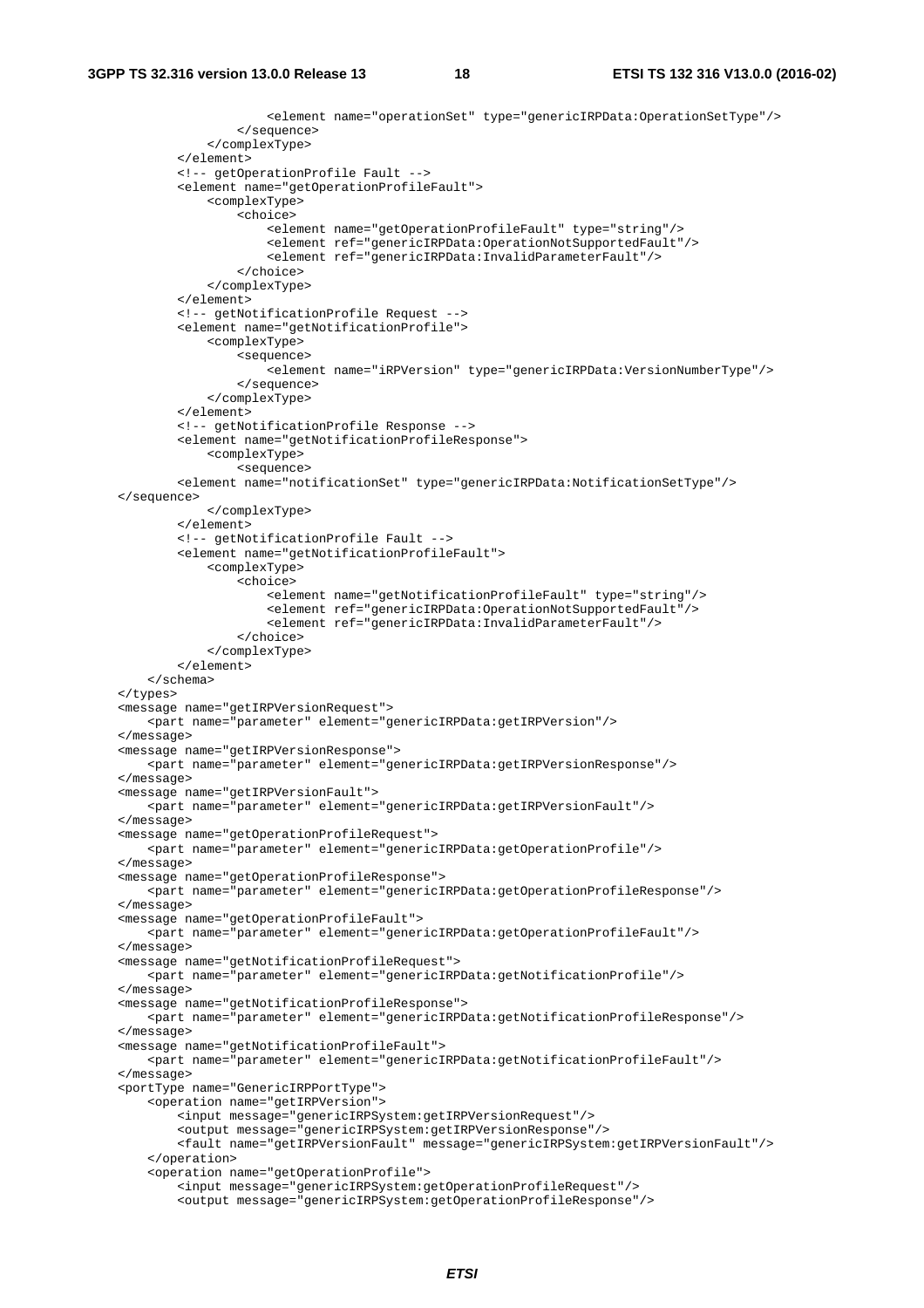```
 <fault name="getOperationProfileFault" 
message="genericIRPSystem:getOperationProfileFault"/> 
         </operation> 
         <operation name="getNotificationProfile"> 
              <input message="genericIRPSystem:getNotificationProfileRequest"/> 
              <output message="genericIRPSystem:getNotificationProfileResponse"/> 
              <fault name="getNotificationProfileFault" 
message="genericIRPSystem:getNotificationProfileFault"/> 
         </operation> 
     </portType> 
     <binding name="GenericIRPBinding" type="genericIRPSystem:GenericIRPPortType"> 
         <soap:binding style="document" transport="http://schemas.xmlsoap.org/soap/http"/> 
         <operation name="getIRPVersion"> 
              <soap:operation 
soapAction="http://www.3gpp.org/ftp/specs/archive/32_series/32.316#getIRPVersion" style="document"/> 
             <input> 
                  <soap:body use="literal"/> 
              </input> 
              <output> 
                  <soap:body use="literal"/> 
              </output> 
              <fault name="getIRPVersionFault"> 
                  <soap:fault name="getIRPVersionFault" use="literal"/> 
              </fault> 
         </operation> 
         <operation name="getOperationProfile"> 
              <soap:operation 
soapAction="http://www.3gpp.org/ftp/specs/archive/32_series/32.316#getOperationProfile"
style="document"/> 
             <input> 
                  <soap:body use="literal"/> 
              </input> 
              <output> 
                 -<br><soap:body use="literal"/>
              </output> 
              <fault name="getOperationProfileFault"> 
                 <soap:fault name="getOperationProfileFault" use="literal"/> 
              </fault> 
         </operation> 
         <operation name="getNotificationProfile"> 
              <soap:operation 
soapAction="http://www.3gpp.org/ftp/specs/archive/32_series/32.316#getNotificationProfile" 
style="document"/> 
              <input> 
                  <soap:body use="literal"/> 
              </input> 
              <output> 
                  <soap:body use="literal"/> 
              </output> 
              <fault name="getNotificationProfileFault"> 
                  <soap:fault name="getNotificationProfileFault" use="literal"/> 
             \epsilon/fault>
         </operation> 
     </binding> 
</definitions>
```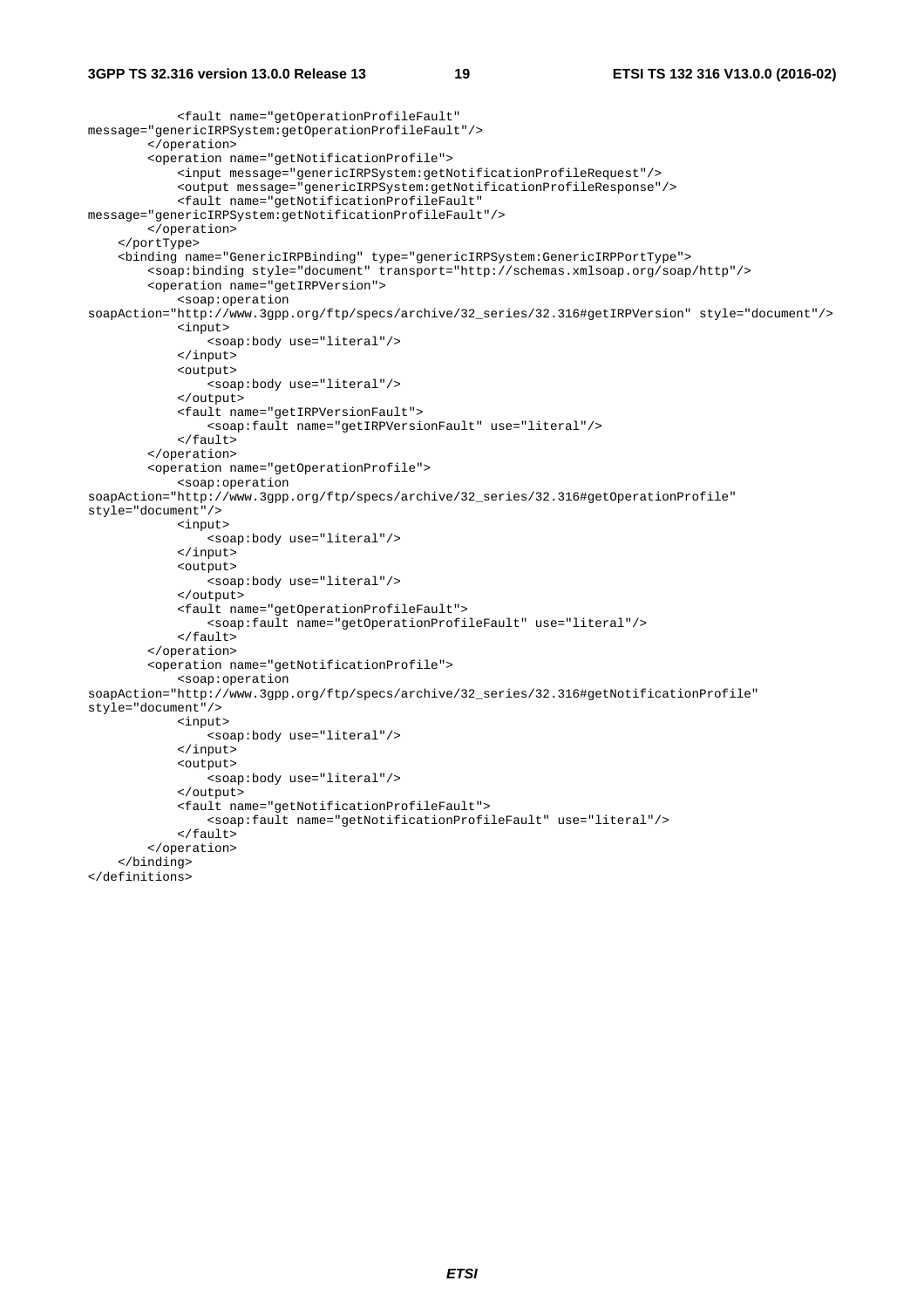# Annex C (informative): Change history

| <b>Change history</b> |          |                      |            |     |                                                                                          |       |            |                 |
|-----------------------|----------|----------------------|------------|-----|------------------------------------------------------------------------------------------|-------|------------|-----------------|
| <b>Date</b>           |          | TSG # TSG Doc.       | <b>ICR</b> |     | <b>Rev Subject/Comment</b>                                                               | l Cat | <b>Old</b> | <b>New</b>      |
| 2010-05               |          | ISA-48 SP-100272 I-- |            | $-$ | Presentation to SA for information and approval                                          | $- -$ | $- - -$    | 1.0.0           |
| 06-2010               | SA-48 -- |                      | --         | --  | Publication                                                                              | --    | 1.0.0      | 10.0.0          |
| 09-2012               | SA-57 -  |                      |            |     | Automatic upgrade from previous Release version 10.0.0                                   |       |            | 10.0.0 11.0.0   |
| 09-2014               |          | SA-65 SP-140559 001  |            |     | Update the link from Solution Set to Information Service due to the end<br>of Release 12 | IС    |            | 11.0.0 12.0.0   |
| 2016-01               |          |                      |            |     | Update to Rel-13 version (MCC)                                                           |       |            | $12.0.0$ 13.0.0 |